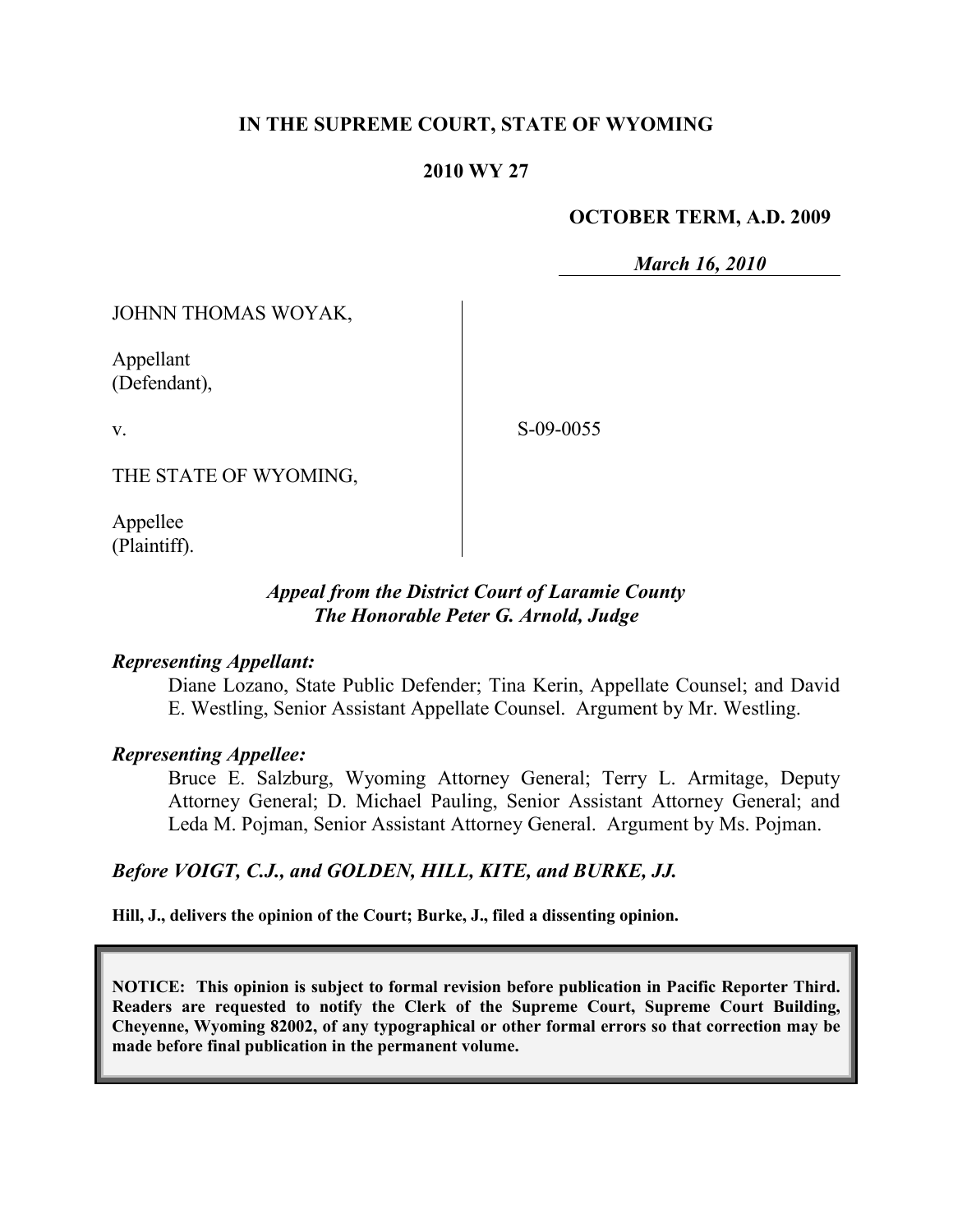#### **HILL,** Justice.

[¶1] Appellant, Johnn Thomas Woyak (Woyak), was convicted of three counts of sexual assault in the second degree in violation of Wyo. Stat. Ann.  $\S$  6-2-303(a)(v)  $(LexisNext is 2005)<sup>1</sup>$  $(LexisNext is 2005)<sup>1</sup>$  $(LexisNext is 2005)<sup>1</sup>$  and two counts of sexual exploitation of children in violation of Wyo. Stat. Ann § 6-4-303(b)(ii) (LexisNexis [2](#page-1-1)009).<sup>2</sup> Woyak contends that the district court violated his substantive constitutional rights to due process and to the protections of the confrontation clause by excluding him from a competency/taint hearing held to determine the competency of the minor victim who was to be a witness against Woyak. With respect to that same minor victim, Woyak contends that the district court erred by failing to conduct an independent competency hearing and in failing to make a finding as to whether or not that child possessed a memory sufficient to retain an independent recollection of the events which constituted the crimes against him. In addition, Woyak contends that the trial court erred by submitting a verdict form to the jury, over his objection, that was not specific as to the nature of the charges in counts IV and V. We will reverse and remand for further proceedings consistent with this opinion.

#### **ISSUES**

[¶2] Woyak raises these issues:

….

….

#### <span id="page-1-0"></span> $\frac{1}{1}$ **§ 6-2-303. Sexual assault in the second degree.**

(a) Any actor who inflicts sexual intrusion on a victim commits sexual assault in the second degree, if under circumstances not constituting sexual assault in the first degree:

(v) At the time of the commission of the act the victim is less than twelve (12) years of age and the actor is at least four (4) years older than the victim[.]

(This statute has since been significantly amended.)

#### <span id="page-1-1"></span><sup>2</sup> **§ 6-4-303. Sexual exploitation of children; penalties; definitions.**

…. (b) A person is guilty of sexual exploitation of a child if, for any purpose, he knowingly:

(ii) Causes, induces, entices or coerces a child to engage in, or be used for, any explicit sexual conduct.

§ 6-4-303(a)(iii) (LexisNexis 2009) defines explicit sexual conduct thus:

"Explicit sexual conduct" means actual or simulated sexual intercourse, including genital-genital, oral-genital, anal-genital or oral-anal, between persons of the same or opposite sex, bestiality, masturbation, sadistic or masochistic abuse or lascivious exhibition of the genitals or pubic area of any person[.]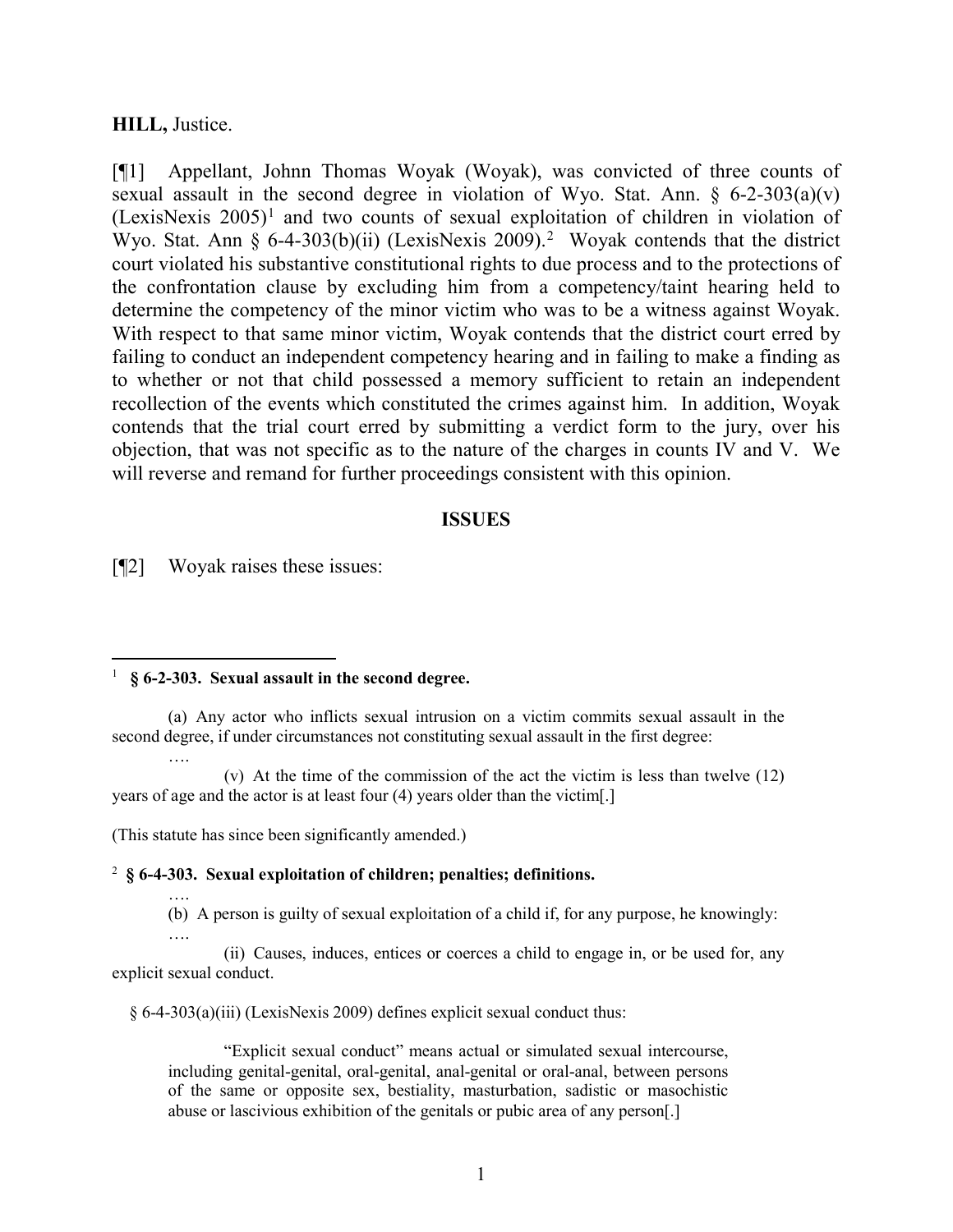I. Did the district court violate Woyak's constitutional rights to due process and confrontation by excluding him from a competency hearing in violation of Wyo. Stat. Ann. § 7-11-202 and W.R.Cr.P. 43?

II. Did the district court abuse its discretion by failing to conduct an independent competency hearing of a minor child and failing to make a finding supported by competent evidence that the child possessed a memory sufficient to retain an independent recollection of the occurrence as required by Wyoming law?

III. Did the trial court err by submitting a verdict form that was unspecific as to the nature of the charges in Counts [IV] and [V] over the objection of Woyak?

The State rephrases the issues thus:

I. Did Woyak have a constitutional right to be present at the competency/taint hearing that was violated by his absence, and was any error in that regard harmless?

II. Was the district court's determination that the younger [victim] was competent to testify clearly erroneous or an abuse of its sound discretion?

III. Was Woyak prejudiced by any error in the verdict form?

# **FACTS AND PROCEEDINGS**

[¶3] The victims in this case are two brothers whose approximate ages were 5 and 6 years at the time the crimes were committed (albeit they were both nearing their next birthdays, i.e., ages 6 and 7). Woyak was approximately 20 years old at the time of the crimes. We will refer to the younger brother as Victim 1 and the older brother as Victim 2. Woyak was an uncle of the two victims. During the months of November and December of 2006, the victims lived in a home with their infant sister, their mother, occasional boyfriends of mother, mother's sister (who was married to Woyak), and Woyak's and his wife's two children. Other relatives were also frequent visitors at the victims' home. Woyak only lived in that house for that discrete two-month period of time and that was the only time he had access to the victims. During that two-month time period, Woyak frequently looked after the victims, as well as his own children, while the other adults went out to the bars and partied. When all residents of the house were at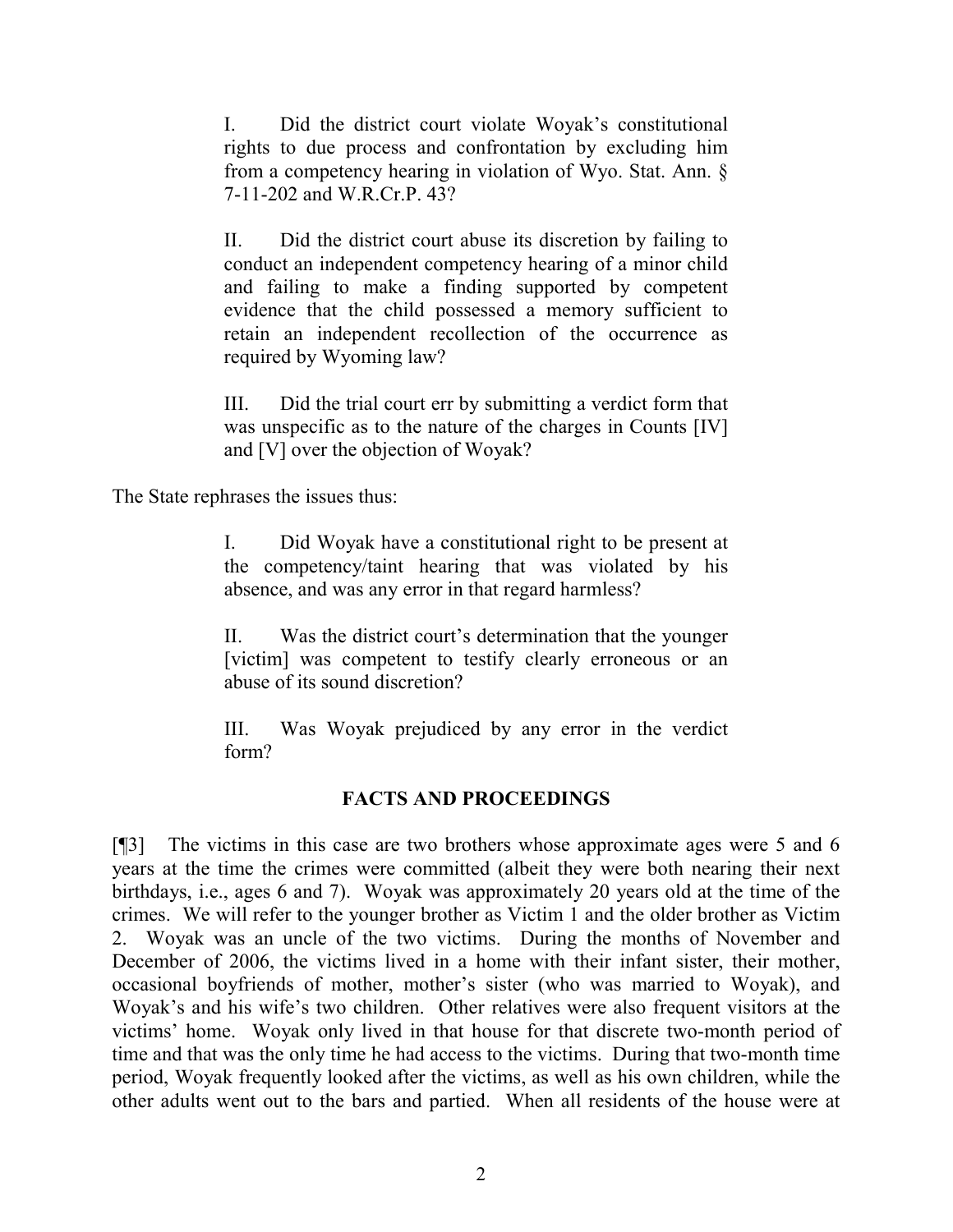home, the adults frequently congregated in the basement of the home and drank alcoholic beverages and smoked marijuana. Woyak often went upstairs to "check" on the children, during which times he was alone with them. Both victims suffered from behavioral and attention deficit problems and were treated by local service providers. Eventually, Victim 2's problems became more severe and he was sent to another location outside Wyoming for in-patient treatment.

[¶4] Although all the children had some "acting out" problems at various times, the conduct which eventuated in the criminal charges that are the subject of this case first began to come to light in January of 2007, when mother walked in on her two sons as they were engaged in performing fellatio on each other. Mother did not "report" this event, but sent Victim 2 for counseling. During the summer of 2007, the victims' infant sister engaged in odd behavior in front of her mother and one of mother's boyfriends (to whom the infant daughter and the victims referred to as "daddy"). When asked what her odd behavior was all about, the infant sister said she was "having sex." As a result of this incident, the victims' mother, and the individual identified by the victims as "daddy," questioned the children about what had been going on in the household. During this inquiry, Victim 1 related that Woyak had engaged both he and his brother in several incidents of sexual misconduct during the months of November and/or December of 2006. This information was revealed to law enforcement, as well as treatment personnel, and an investigation was conducted which eventuated in the instant criminal prosecution. It suffices to note here that the acts Woyak was alleged to have committed were despicable and perverted, and the issues do not require us to be more specific than that. Unfortunately, errors that were committed by the prosecution and the district court, before the evidentiary portion of the trial began, mandate that we reverse Woyak's convictions.

# **DISCUSSION**

# **Woyak's Right to Be Present at the Taint/Competency Hearing**

[¶5] The first issue arises because, on July 15, 2008, Woyak filed a motion for a competency hearing for "any and all" child witnesses who were to testify at trial. On that same date, Woyak filed a motion for a pretrial taint hearing, asserting that the victims' testimony had been tainted by suggestive questioning by the victims' mother, aunt, and possibly others.

[¶6] The trial in this case commenced on October 14, 2008. At that time, it was known to all involved in this process that the principal witness for the State was to be Victim 1. Victim 2 was unable to testify because of his mental/emotional condition. Woyak's pending motions for a taint hearing and a competency hearing with respect to Victim 1 had not yet been addressed prior to the commencement of the trial. After the jury was selected, but before any witnesses had been called to testify, the district court held the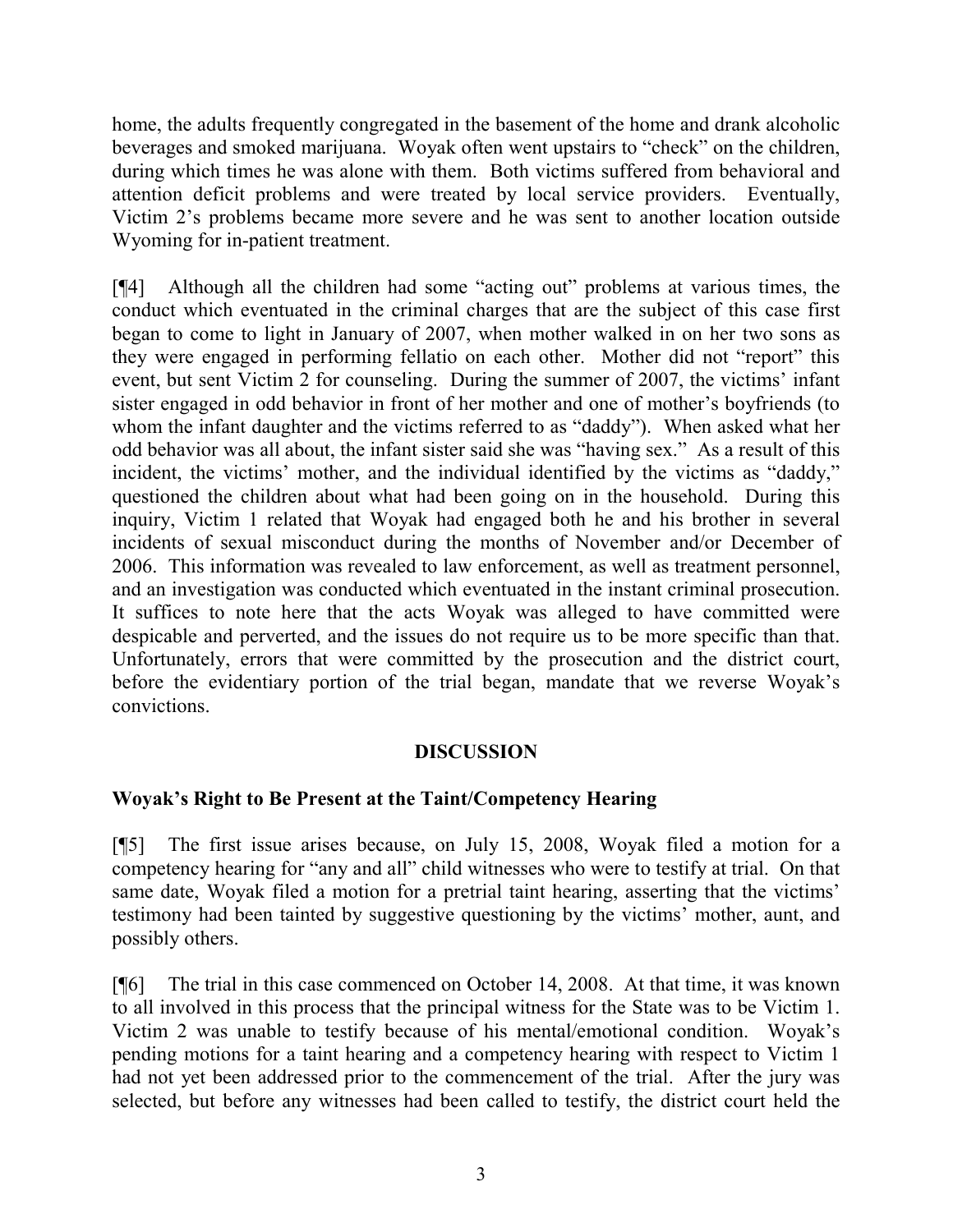taint/competency hearing. The jury was scheduled to return at 2:30 p.m. on that date so that the trial could get underway. The taint/competency matters were set to begin at 1:45 p.m. on that date. The prosecutor asked that the taint/competency hearing be conducted with Woyak not being allowed to be present. The State asserted that Woyak did not have a right to be present and that his presence would create difficulties with respect to Victim 1 testifying. Woyak strenuously objected. The district court noted that Victim 1 was now 7 years of age and further commented:

> THE COURT: These events are alleged to have occurred almost two years ago when he was age five. My reaction is that it's kind of ironic that one of these hearings is categorized as a taint hearing.

> I am personally worried that if the defendant was present that there is a risk that his mere presence, even though he may not indicate it by any means a desire that this young boy not testify, I'm worried his presence in this relatively small confined area of my office would result in an environment which is inappropriate.

> I don't believe that this involves confrontation; in other words, this is not a situation where the state hopes to elicit information which is intended by anybody to result in support for accusations made against the defendant. More importantly, in my mind, the jury is not here. They don't even know that this proceeding is going on.

> So because of those conclusions, I don't believe that this is a hearing at which the defendant has the absolute right to be present.

[¶7] Although no authority for keeping Woyak out of the hearing was discussed at the hearing, it is apparent that the prosecutor's request, and the district court's very general statement of the basis upon which the prosecutor's request was granted, appears to find its justification in the U.S. Supreme Court case *Kentucky v. Stincer*, 482 U.S. 730, 107 S.Ct. 2658, 96 L.Ed.2d 631 (1987). Of significance, for the circumstances presented in this case, the U.S. Supreme Court noted:

> We conclude that respondent's due process rights were not violated by his exclusion from the competency hearing in this case. We emphasize, again, the particular nature of the competency hearing. No question regarding the substantive testimony that the two girls would have given during trial was asked at that hearing. All the questions, instead, were directed solely to each child's ability to recollect and narrate facts, to her ability to distinguish between truth and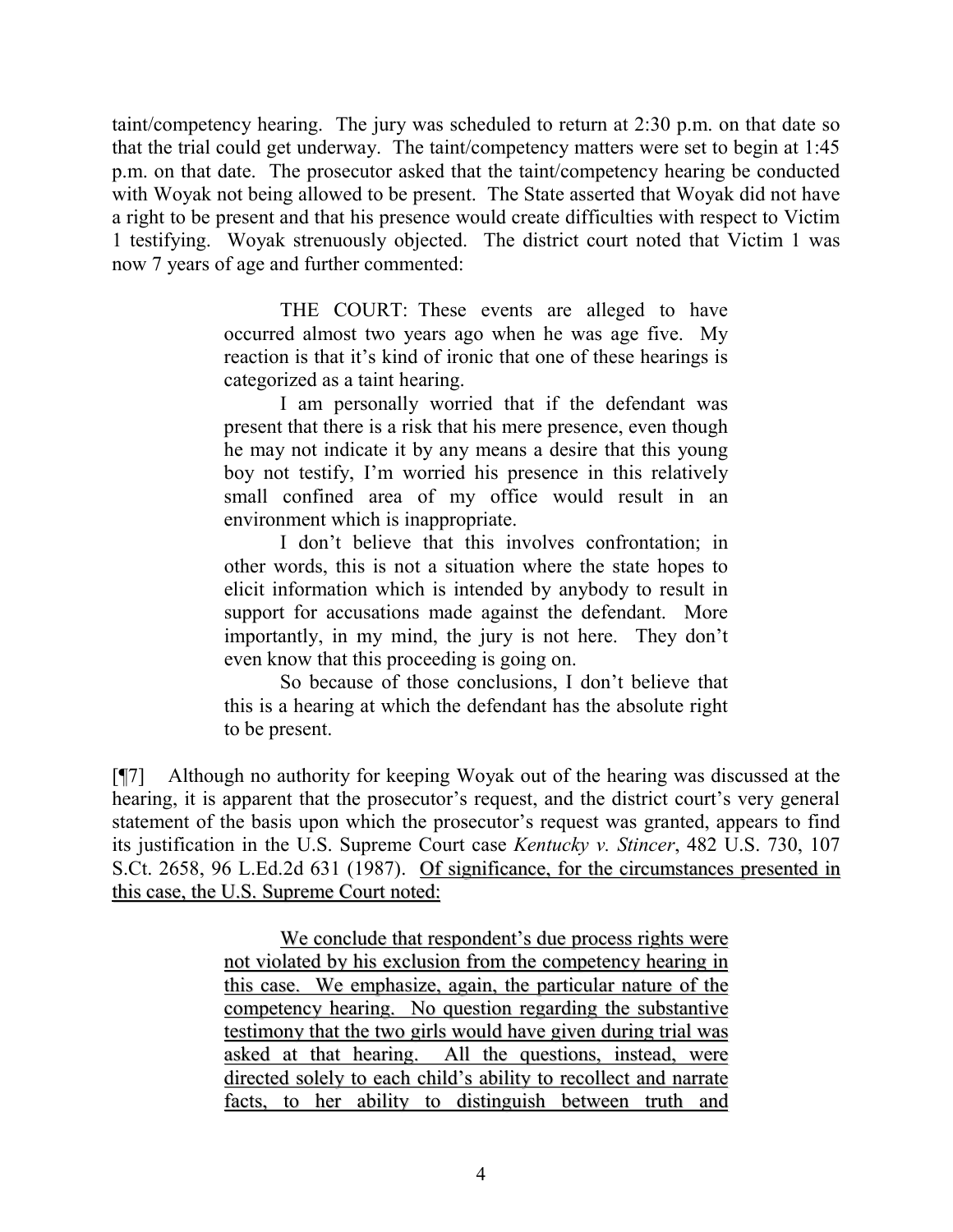falsehood, and to her sense of moral obligation to tell the truth. Thus, although a competency hearing in which a witness is asked to discuss upcoming substantive testimony might bear a substantial relationship to a defendant's opportunity better to defend himself at trial, that kind of inquiry is not before us in this case. [Emphasis added.]

*Id.*, 107 S.Ct at 2667-68.

[¶8] A brief, albeit incomplete, analysis of that Supreme Court decision in a secondary authority contains this discussion:

> In *Stincer*, the defendant (but not his counsel) was excluded from an in-chambers hearing at which the trial court made a preliminary determination as to whether two children who were victims of the charged sex offense had sufficient understanding of their obligation to tell the truth and sufficient intellectual capacity to be competent to testify. The Supreme Court initially noted that even though a particular hearing might be characterized as a "pre-trial proceeding," it could still be a "stage of the trial" for confrontation clause purposes. That was true for the competency hearing since it "determines whether a key witness will testify." Under the circumstances of this case, however, the defendant's exclusion from the hearing did not interfere with opportunity to confront the witness through cross-examination. The questions asked at the competency hearing did not relate to the crime itself (but only to each child's capacity to recall facts and distinguish between truth and falsehood), many of the background questions were repeated at trial, the children were subject to "full and complete" cross-examination at trial, and the judge's preliminary ruling at the in-chambers hearing was subject to reconsideration in light of the witnesses' trial testimony. In addition, the due process component of the defendant's right of presence was not violated as defendant's personal participation in the hearing would not have borne "a substantial relationship to [the] defendant's opportunity better to defend himself at trial."19

<sup>19</sup> The Court noted that there might have been such a relationship if the children had been asked in the competency hearing to discuss their "upcoming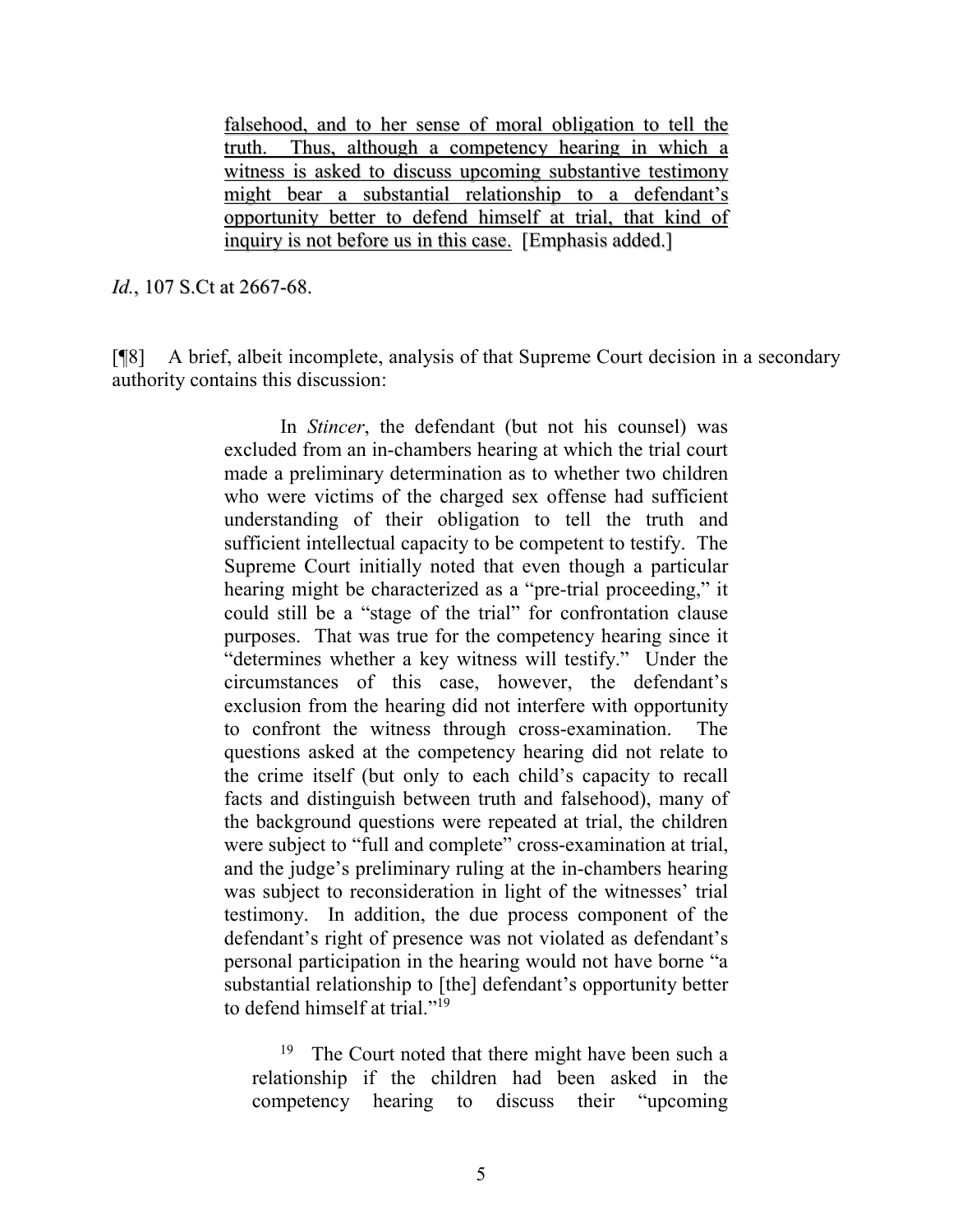substantive testimony." The dissenters in *Stincer* took a somewhat broader view of the factors that should be considered in determining whether there is a constitutional right to presence at an in-chambers proceeding. The dissenters disagreed with the majority's conclusion that the functions of the Confrontation Clause were fully served by the later trial proceedings. They also criticized the majority for failing to take account of the symbolic goals of the Confrontation Clause. They noted that the "appearance of fairness" is "woefully lacking," from a defendant's perspective, where defendant is not allowed to attend a closed proceeding at which "the judge, prosecutor and court-appointed counsel confer privately with the key prosecution witnesses." 482 U.S. at 748, 107 S.Ct. at 2668-69 (Marshall, J., dissenting).

6 William R. LaFave, et al., *Criminal Procedure* § 24.2(a), 314-15 (3rd ed. 2007); compare *Stincer v. Commonwealth*, 712 S.W.2d 939, 940-42 (Ky. 1986) ("[T]he children's testimony was the sine qua non to the prosecution's case. Appellant's trial might not have taken place had the trial court determined that the children were not competent to testify."); and see *People v. Stroud*, 804 N.E. 2d 510, 517 (Ill. 2004) (declining to apply *Stincer* where defendant's presence at the hearing was likely to be useful to his counsel and his defense); *People v. Lofton*, 740 N.E.2d 782, 798-801 (Ill. 2000) (declining to apply *Stincer* where competency hearing included questioning about events that took place at time of crime).

[¶9] As Victim 1 was seated in the courtroom, the trial judge began the proceedings with this comment to Victim 1: "Have a seat. We have a couple of questions for you. This kind of scary stuff. Is it okay?" Victim 1 responded, "Yeah." In answer to questions from the prosecutor, Victim 1 related: his name; the spelling of his last name; his age; the date of his birth; where he went to school; the name of his current teacher; where he went to school in prior years and the names of those teachers; and the name of the town in which he was born and that his grandmother lived there. The next line of inquiry was directed at Victim 1's understanding of the difference between right and wrong and the truth and a lie. Victim 1's initial response was, "I didn't understand the question." However, when the prosecutor followed up with an example about the color of his necktie, Victim 1 indicated that it would be a lie to say it was a color that was not in the tie. He also indicated, in response to questions and suggestions from the prosecutor, that the two of them had met before on three or four occasions. The prosecutor inquired of Victim 1 what they talked about on those prior occasions and he did not appear to understand the question. The prosecutor then forthrightly asked if they had talked about Woyak. Defense counsel objected to the leading question, but the trial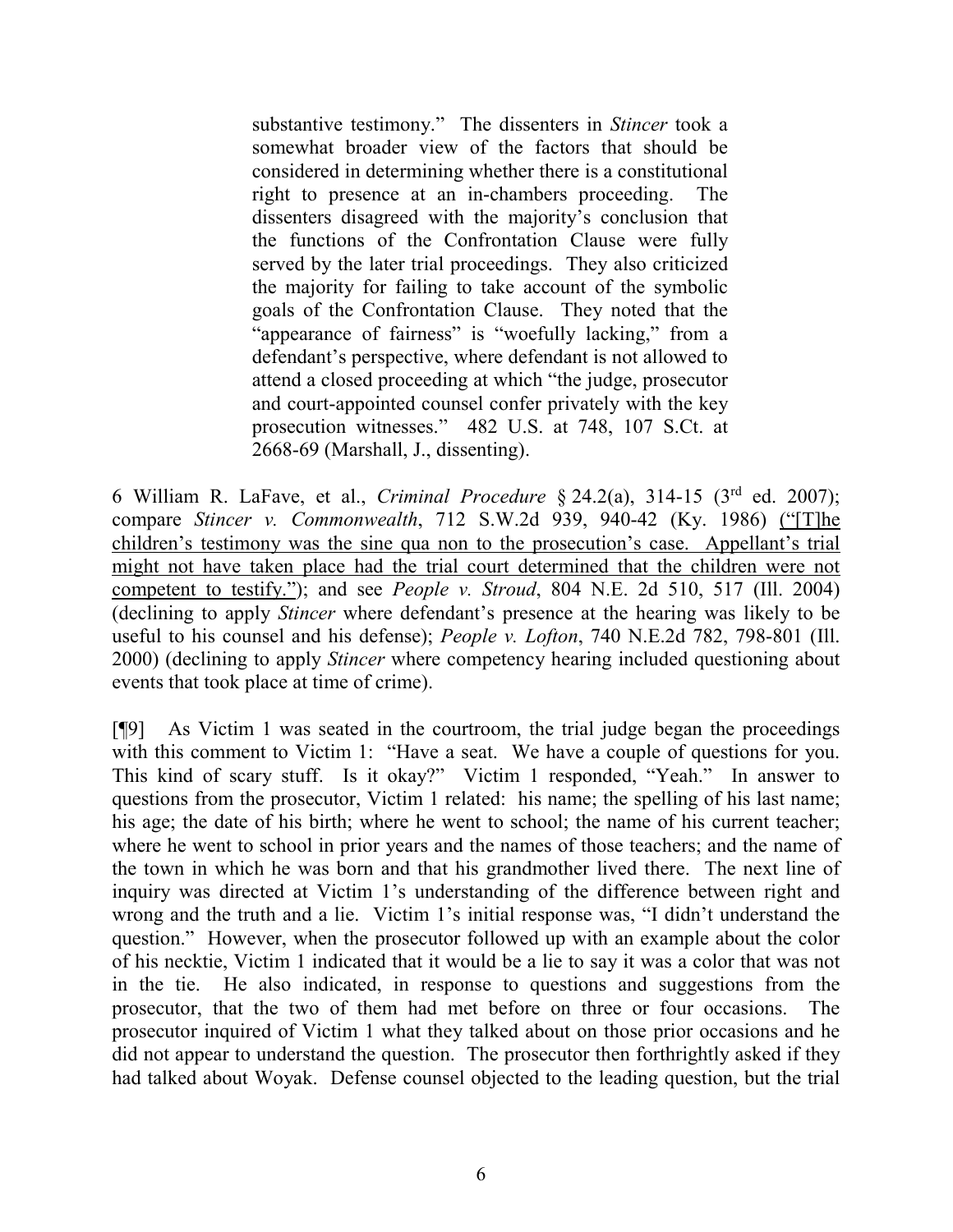court overruled that objection. This exchange between the prosecutor and Victim 1 then followed:

Q. [By prosecutor] Did I tell you what happened with

[Woyak] or did you tell me what happed with [Woyak]?

A. You told me.

Q. What's that?

A. Um, you told me what happened with [Woyak]

Q. Okay. I need you to be real clear here, okay? I'm going to ask you another question. Did I tell you what to say or did you tell me what happened?

A. I tell you what happened.

Q. You told me what happened?

A. Yeah.

[¶10] In response to further questions, Victim 1 indicated that no one had told him what to say, only that the prosecutor, his mother, his dad, and his grandma had told him to tell the truth.

[¶11] **The defense attorney's cross-examination was considerably lengthier than that of the prosecutor and many of the questions he asked were addressed to the substance of Victim 1's anticipated testimony**. After about a dozen questions, Victim 1 indicated that if "you tell the truth you won't go to jail."[3](#page-7-0) That answer caused an interruption to the proceedings when the prosecutor laughed out loud. Victim 1 asked the prosecutor why he was laughing and the prosecutor answered; "Because you always worry about going to jail." The defense attorney then continued asking Victim 1 questions, including such things as if he had ever told a lie, to which he answered, "no" (although the record is not crystal clear in this regard because many answers are given in the transcript as "nodded"). The defense lawyer also asked Victim 1 about what people he had talked to about what happened with [Woyak]. Again the record is not as clear as it might be, but Victim 1 indicated that he had talked with the prosecutor, with Eileen, Tony (dad?), his mother, and his brother.

[¶12] In another exchange with the defense attorney, Victim 1 indicated that his mother had told him something about what happened between his infant sister and Woyak:

> Q. [By defense attorney] What did your mom talk to you about [your sister] for?

A. She told me what happened.

Q. She told you what happened?

<span id="page-7-0"></span><sup>&</sup>lt;sup>2</sup><br>3 **Defense counsel contended that Victim 1's answers indicated that Victim 1 had been led to believe that if he did not tell the "truth" he could be arrested and jailed**.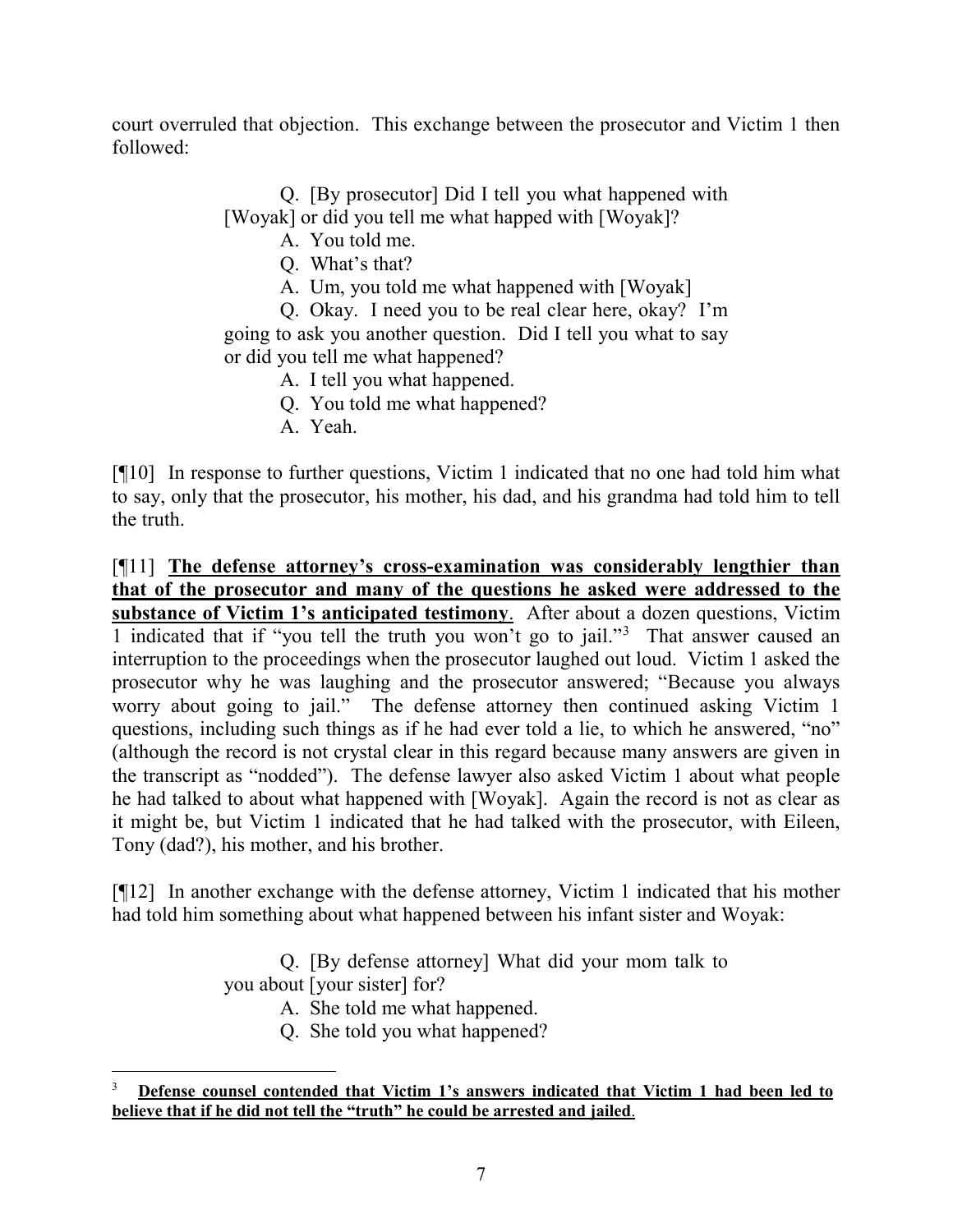A. (Nodded.)

Q. What was that?

A. I don't know why she told me.

Q. What did she tell you happened?

A. She just told me that  $-$  tell me  $-$  I don't know, that's from a long time ago. I don't know what she said.

Q. But she told you something happened to [sister]?

A. (Nodded.)

Q. Is that right?

A. She told me what happened with [Woyak] and [sister] too.

Q. Okay. What did she say happened between [Woyak] and [sister]?

A. I don't understand the question.

Q. Do you remember your mom telling you something about [sister] and [Woyak]?

A. I don't know if she did or not. Maybe she did.

Q. Maybe she didn't?

A. (Nodded.)

Q. Okay. Did you talk to your brother about this?

A. No.

Q. No.

A. My brother had a secret with my mom.

Q. What secret was that?

A. About don't – she told me that – don't tell anybody what happened, just tell the people that are going to talk to you.

Q. Your mom said that?

A. To keep a secret?

Q. Uh-huh, who said that?

A. My brother…

Q. Did you and your brother talk and you decided to keep it a secret?

A. (Nodded.)

Q. Is that right?

A. (Nodded.)

Q. Yeah?

A. (Nodded.)

Q. Okay?

A. And my dad keeps – he tells us what happened and keeps it on his gray computer. He did keep it on the gray computer and my mom smashed it.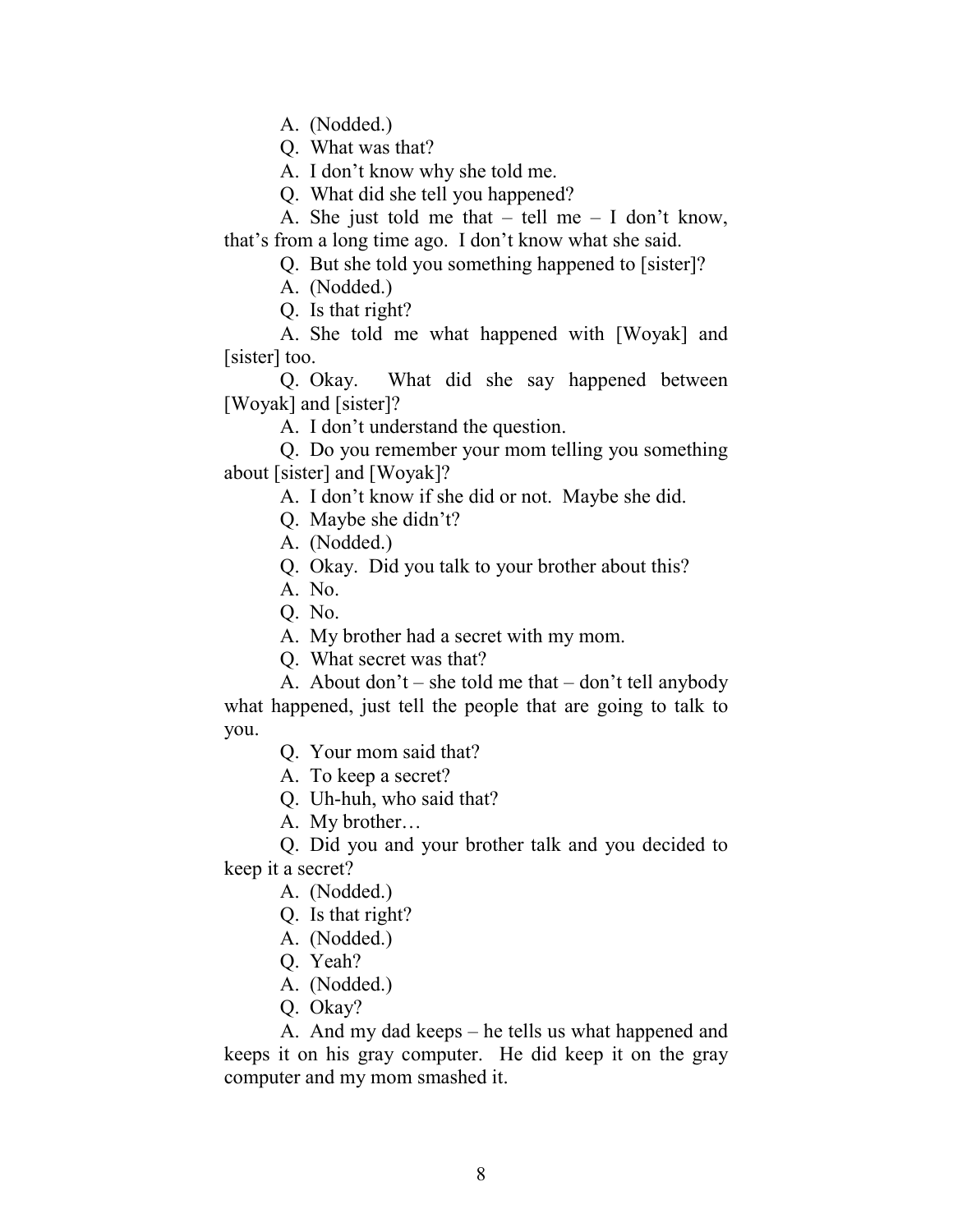Q. You told your dad and your dad kept it on the computer?

- A. (Nodded.)
- Q. Who is your dad?
- A. Tony.
- Q. Tony?
- A. He lives with us now.
- Q. How long has he been your dad?
- A. I don't know.
- Q. Do you know if it's been more than a year?
- A. (Nodded.)
- Q. Do you know what a year is?
- A. Yeah.
- Q. Do you know what year it is right now?
- A. What? The day?
- Q. Do you know what day it is?
- A. Tuesday.
- Q. Do you [know] what date it is?
- A. No.
- Q. Do you know what month it is?
- A. Yeah nope.
- Q. Do you know what year it is?
- A. No.

Q. Do you remember talking about this with some other people like Lynn Huylar? Do you know that name?

- A. (Nodded.)
- Q. Okay. What about some people in Casper?
- A. Yeah.
- Q. Who was that?
- A. Leslie.
- Q. Leslie. Do you remember saying things to the effect that you were afraid to get arrested?
	- A. Afraid? I can't remember.
	- Q. At least that  $-$
	- A. I was not afraid to go to jail in Casper right now.
- Q. Do you remember making that statement to her? Do you remember telling her that?
	- A. (Nodded.)
- Q. No. Okay. Do you remember when you spoke to her?
	- A. No.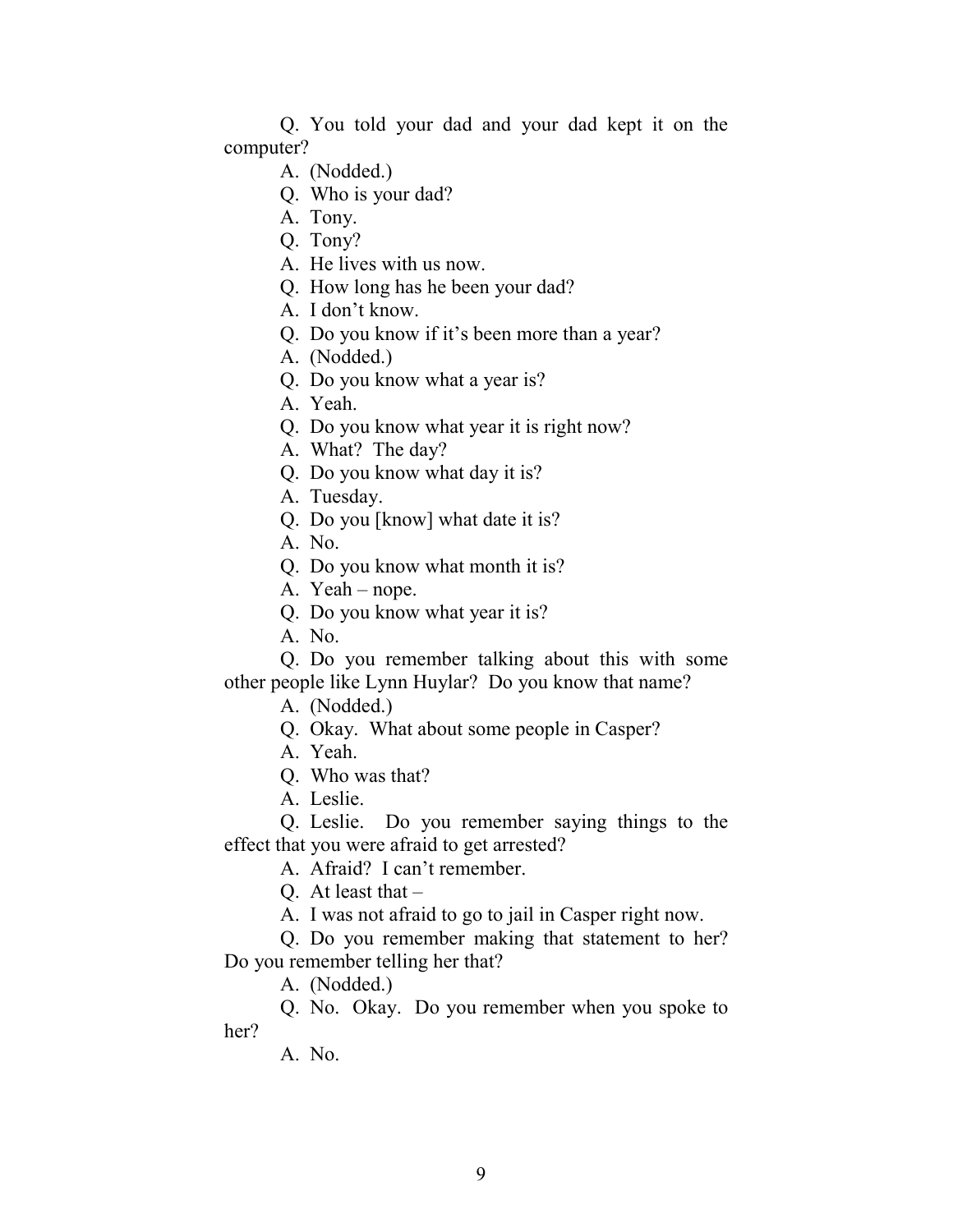[¶13] Following this line of questioning, the defense attorney asked questions about things Victim 1 had done in the recent past, as well as about things that happened during November and December of 2006. During this questioning, Victim 1 stated that he did not remember what Woyak did to him and his brother. However, on the very next day of the trial, he testified to Woyak having committed several acts of sexual misconduct with him and his brother as the victims.

[¶14] It is clear to us from the record that neither the district court nor the prosecutor perceived the proceedings to be a taint hearing, but rather only a very basic competency hearing. It is also clear that the defense attorney perceived the hearing to be primarily a taint hearing, but also a competency hearing with "taint" being a very significant and, perhaps, the most important factor in Victim 1's competence to testify truthfully. **Most importantly, it is apparent that the questioning of Victim 1 went well beyond the sort of simple "competency" questions contemplated by the U.S. Supreme Court in**  *Stincer***. Rather, it included many questions about the substantive testimony to be given by Victim 1 and the circumstances of the crimes with which Woyak was charged. Given these attendant facts, Woyak's presence could well have been a significant aid to his attorney in formulating additional questions, as well as additional lines of questioning.**

# **The Governing Law**

[¶15] Wyo. Const. art. 1, § 10 (which is similar to the Sixth Amendment to the United States Constitution) provides:

# **§ 10. Right of accused to defend.**

In all criminal prosecutions the accused shall have the right to defend in person and by counsel, to demand the nature and cause of the accusation, to have a copy thereof, to be confronted with the witnesses against him, to have compulsory process served for obtaining witnesses, and to a speedy trial by an impartial jury of the county or district in which the offense is alleged to have been committed. When the location of the offense cannot be established with certainty, venue may be placed in the county or district where the corpus delecti [delicti] is found, or in any county or district in which the victim was transported.

[¶16] Wyo. Stat. Ann. § 7-11-202 (LexisNexis 2009) provides:

# **§ 7-11-202. Presence of defendant.**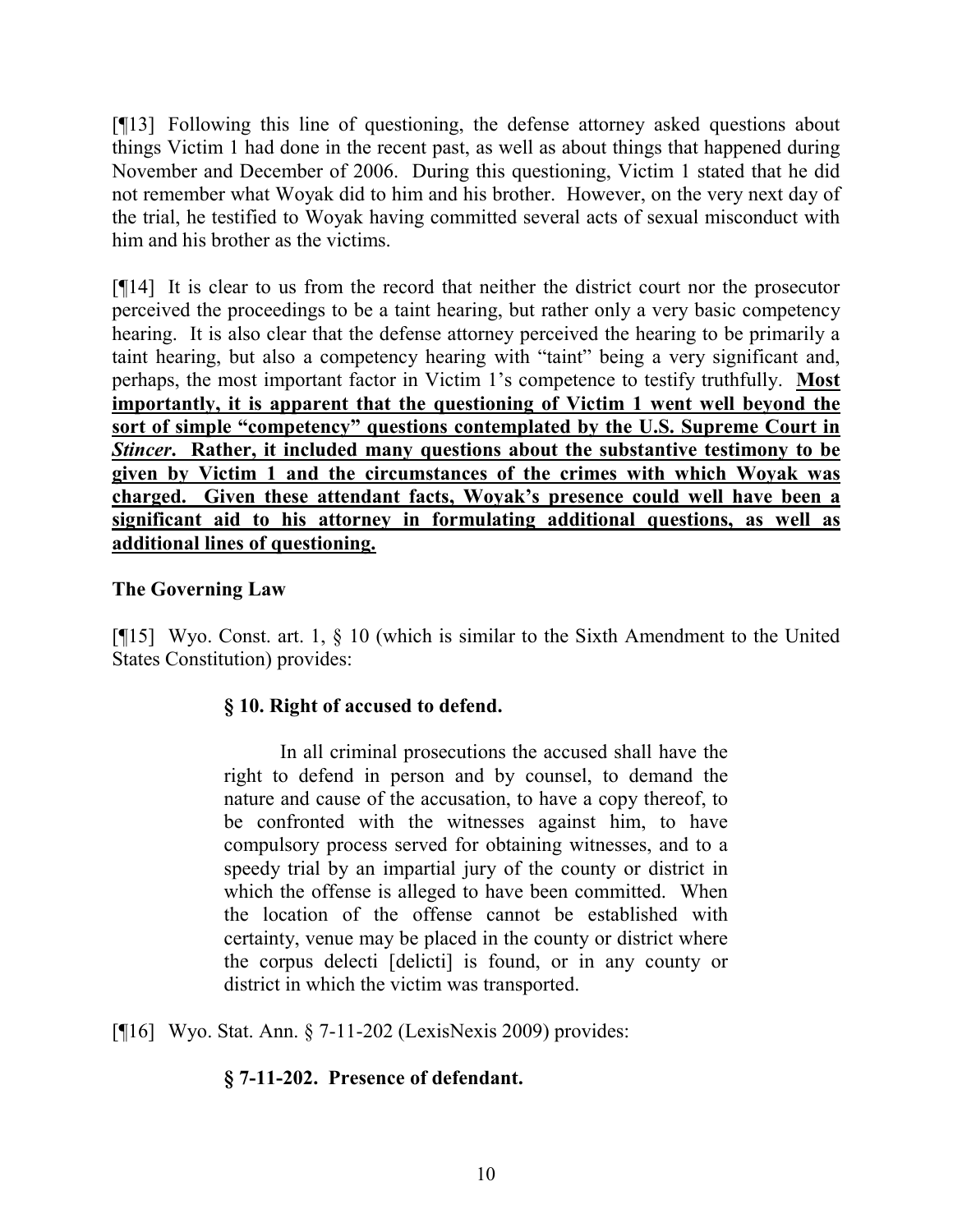Except as otherwise provided by this section, the defendant shall be present at the arraignment, at every stage of the trial, including the impaneling of the jury, and the return of the verdict and at the imposition of sentence. In prosecution for offenses not punishable by death, the defendant's voluntary absence after the trial has been commenced in his presence shall not prevent continuing the trial to and including the return of the verdict. A corporation may appear by counsel for all purposes. In prosecutions of all misdemeanor cases, the court, with the written consent of the defendant, may permit arraignment, plea, and imposition of sentence in a defendant's absence. The defendant's presence is not required at a reduction of sentence hearing.

[¶17] W.R.Cr.P. 43 provides:

# **Rule 43. Presence of defendant.**

(a) *Presence Required*. -- The defendant shall be present at the initial appearance at the arraignment, at the time of the plea, at every stage of the trial including the impaneling of the jury and the return of the verdict, and at the imposition of sentence, except as otherwise provided by this rule.

(b) *Continued Presence Not Required*. -- The further progress of the trial to and including the return of the verdict shall not be prevented and the defendant shall be considered to have waived the right to be present whenever a defendant, initially present:

(1) Is voluntarily absent after the trial has commenced (whether or not the defendant has been informed by the court of the obligation to remain during the trial); or

(2) After being warned by the court that disruptive conduct will cause the removal of the defendant from the courtroom, persists in conduct which is such as to justify exclusion from the courtroom.

(c) *Presence Not Required*. -- A defendant need not be present in the following situations:

(1) A corporation may appear by counsel for all purposes;

(2) In prosecutions for offenses punishable by fine or by imprisonment for not more than one year or both, the court, with the written consent of the defendant, may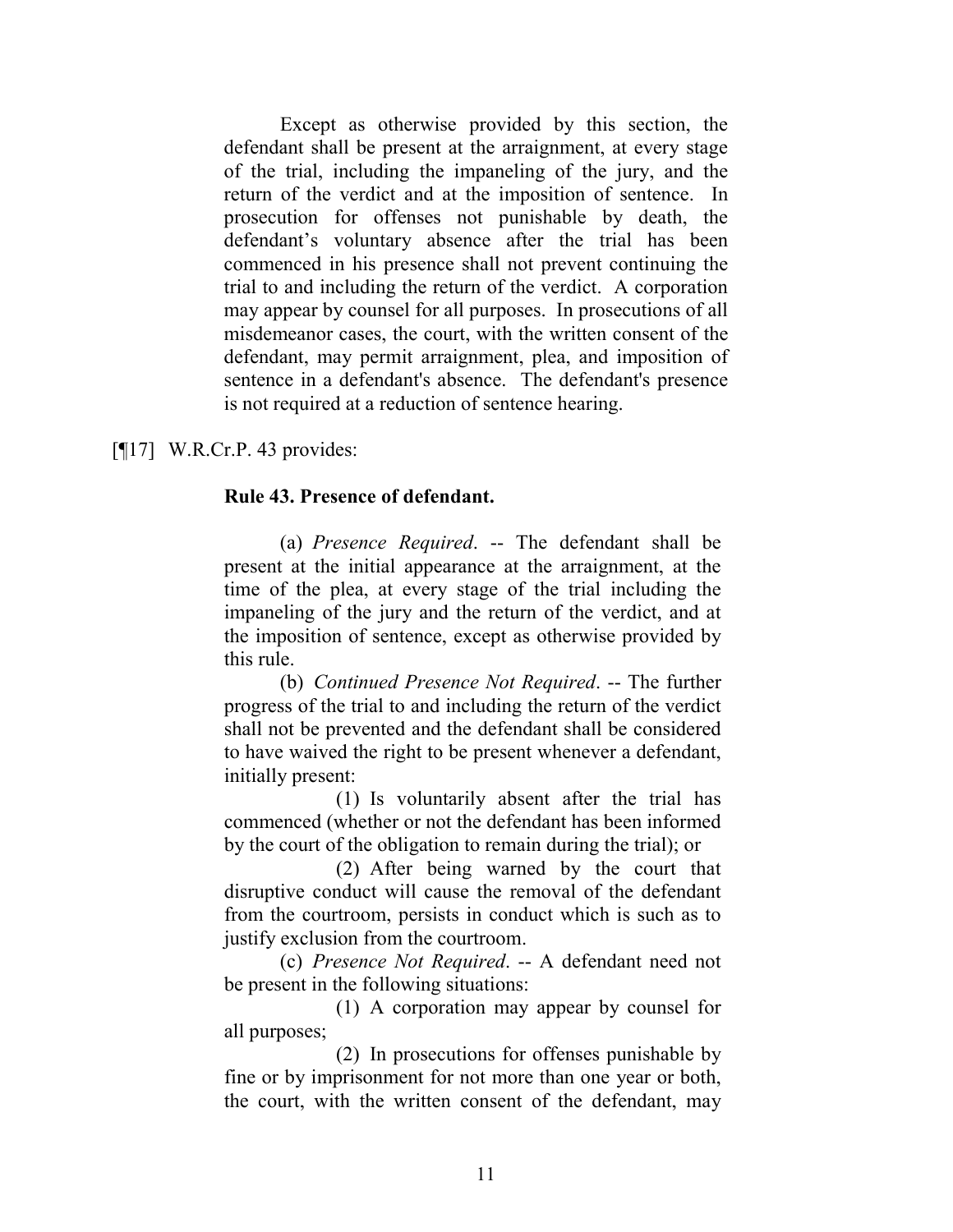permit arraignment, plea, trial, and imposition of sentence in the defendant's absence;

(3) At a conference or argument upon a question of law; and

(4) At a reduction of sentence under Rule 35.

[¶18] Whether or not a defendant's right to be present at a specific trial proceeding in his case has been violated is a question of law that we review *de novo*. *DeMillard v. State*, 2008 WY 93, ¶ 8, 190 P.3d 128, 130 (Wyo. 2008) (citing *Seeley v. State*, 959 P.2d 170, 175 (Wyo. 1998)); *Maupin v. State*, 694 P.2d 720, 722-24 (Wyo. 1985) (defendant's absence due to heart attack not voluntary and proceedings conducted in his absence not harmless beyond a reasonable doubt; conviction reversed and case remanded for further proceedings); compare *Monroe v. State*, 2006 WY 5, ¶¶ 18-21 126 P.3d 97, 103-4 (Wyo. 2006); *Hauck v. State*, 2001 WY 119, ¶ 18, 36 P.3d 597, 602 (Wyo. 2001); *Abeyta v. State*, 2003 WY 136, ¶¶ 23-25, 78 P.3d 664, 670-71 (defendant must be present at sentencing); *Belden v. State*, 2003 WY 89, ¶¶ 52-53, 73 P.3d 1041, 1090 (Wyo. 2003).

[¶19] We hold that it was an error of law for the district court to deny Woyak the right to be present at the competency/taint hearing under the circumstances of this case. For this reason we are compelled to reverse his convictions because there is no viable basis for a determination by this Court that this error was harmless beyond a reasonable doubt.

# **Nature and Extent of Competency Hearing – Was Victim 1 Competent**

[¶20] We have recently summarized the purposes and parameters of a competency hearing:

> Mr. Sisneros filed a motion requesting competency/taint hearing. At the hearing, he withdrew his claim of taint and the district court proceeded to determine whether KF was competent to testify. Mr. Sisneros claims the district court erred by ruling KF was competent to testify at trial against him.

> Pursuant to W.R.E. 601, any person is competent to be a witness unless he is otherwise disqualified from testifying. Our precedent discusses the specific requirements for competency:

"A person is generally competent to testify if he can understand, receive, remember and narrate impressions and is sensible to the obligations of the oath taken before testifying."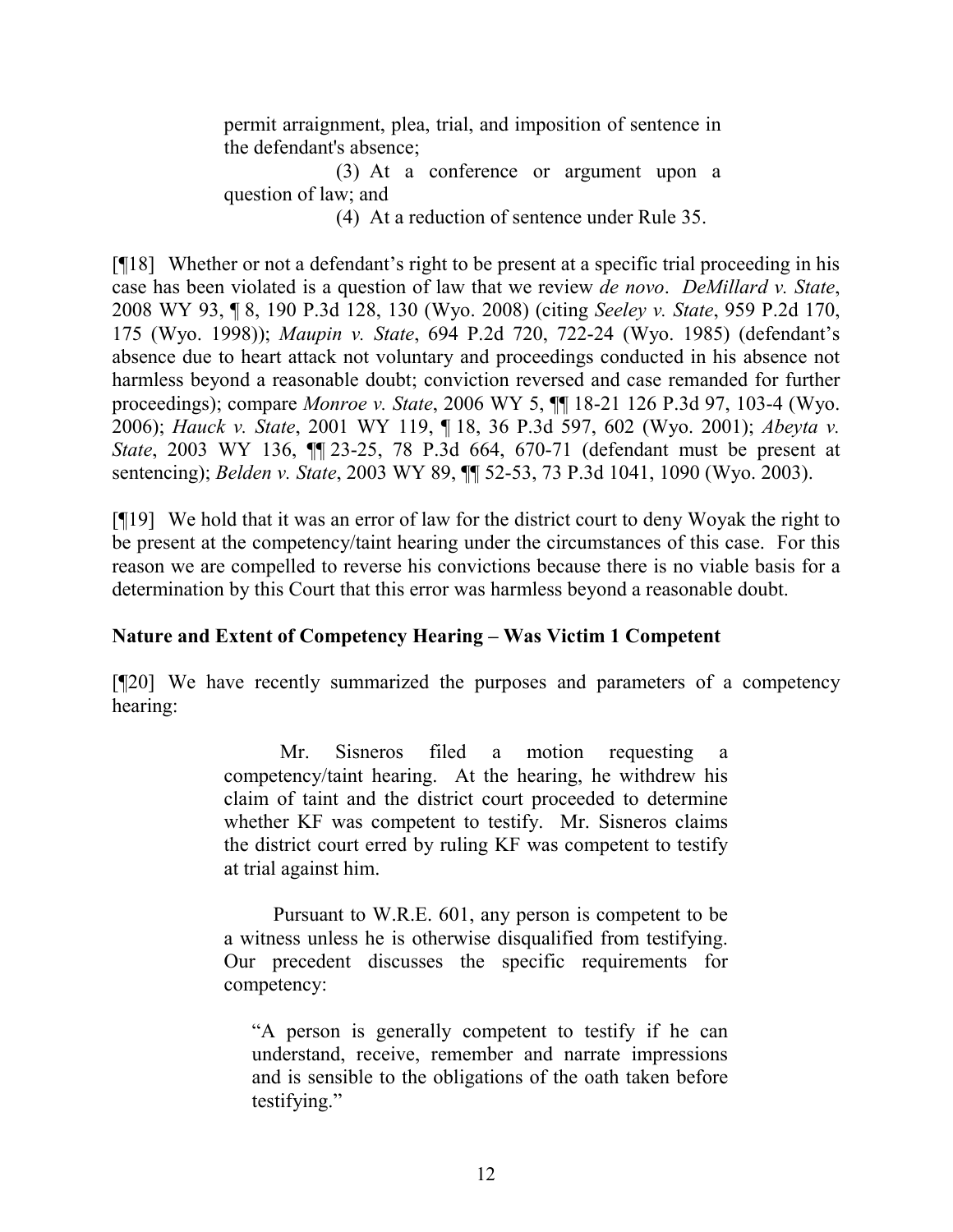*Watters v. State*, 2004 WY 155, ¶ 14, 101 P.3d 908, 914 (Wyo. 2004) (some citations omitted). The district court has broad discretion in determining whether a witness is competent to testify. *Id*. See also, *Larsen v. State*, 686 P.2d 583, 585 (Wyo. 1984).

With regard to children, "[i]ntelligence, not age, is the proper criteria" in determining the competency of a witness. *Larsen*, 686 P.2d at 585. The difficulty with cases involving the allegations of sexual improprieties with young children is evident. As we stated in *Larsen*:

"... On the one hand, in accepting the testimony of a child there is the danger that she may not be telling the truth, in which event an innocent man may be convicted of crime and suffer the consequences thereof. On the other, if the child's testimony is not accepted, a man guilty of crime, and possibly with the potential for more such, will go free. In this connection, it must be borne in mind that when such an offense [assaulting and taking indecent liberties upon a child] is committed, it is done with the greatest possible stealth and secrecy, so that most often the testimony of the victim, coupled with the type of corroboration we have here, is the only evidence available upon which to determine guilt or innocence. The fact that there are difficulties involved should not prevent the processes of justice from functioning."

*Larsen*, 686 P.2d at 585-86, quoting *State v. Smith*, 16 Utah 2d 374, 401 P.2d 445, 447 (1965). Recognizing these concerns, "**once the child's competency is called into question by either party, it is the duty of the court to make an independent examination of the child to determine competency, and that determination will not be disturbed unless shown to be clearly erroneous**." *Watters*, ¶ 14. A five-part test is utilized to determine the competency of child witnesses:

"(1) an understanding of the obligation to speak the truth on the witness stand;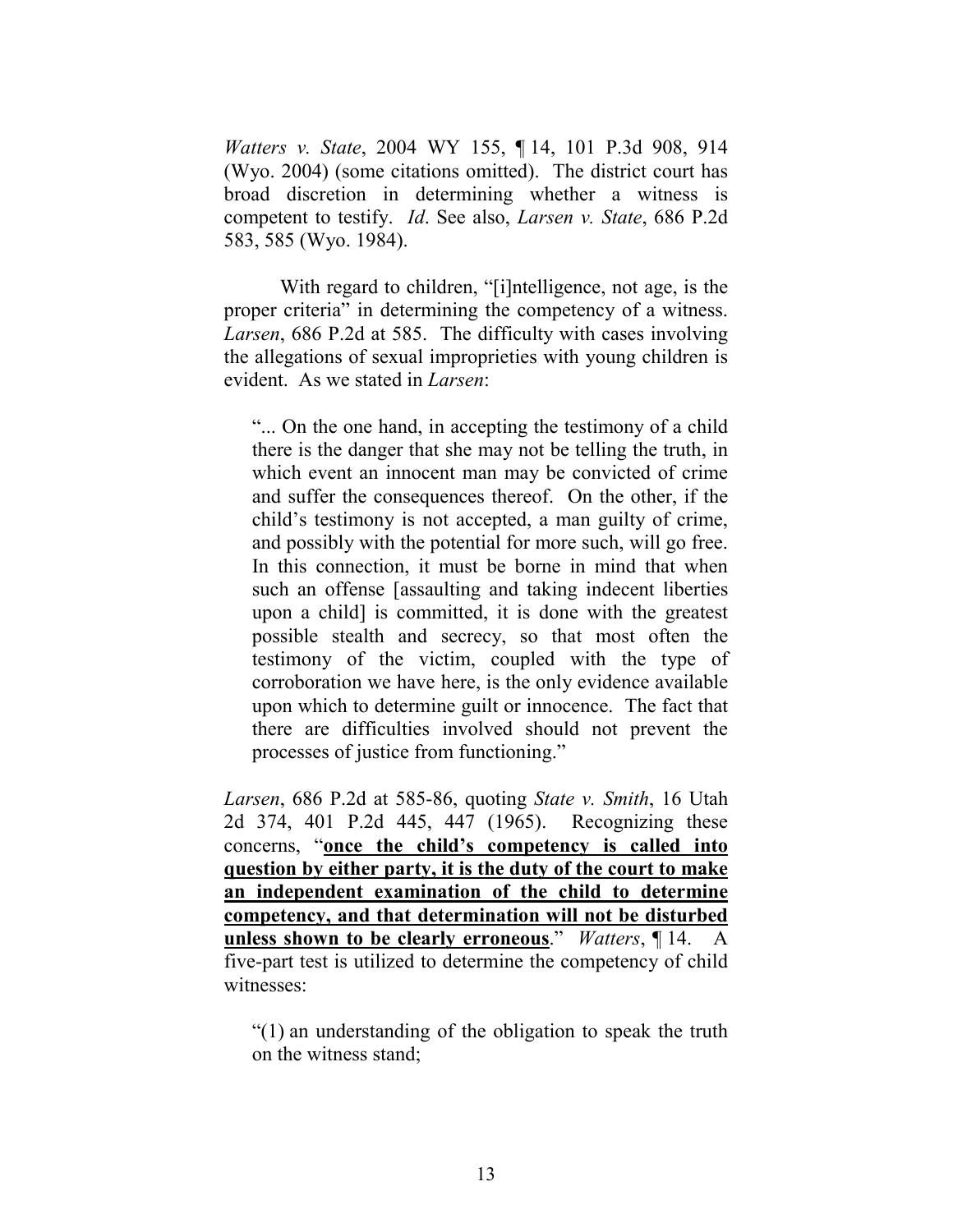(2) the mental capacity at the time of the occurrence concerning which he is to testify, to receive an accurate impression of it;

(3) a memory sufficient to retain an independent recollection of the occurrence;

(4) the capacity to express in words his memory of the occurrence; and

(5) the capacity to understand simple questions about it."

*Id*., quoting *Larsen*, 686 P.2d at 585. [Emphasis added.]

*Sisneros v. State*, 2005 WY 139, ¶¶ 31-33, 121 P.3d 790, 800-1(Wyo. 2005).

[¶21] In *English v. State*, 982 P.2d 139, 145-147 (Wyo. 1999) we explained the relationship between a competency hearing and a taint hearing **and provided explicit guidance to the district courts for the conduct of such hearings**:

> English's next evidentiary claim of error is that the district court erred when it denied his motions for competency and taint hearings. English admits that a pretrial "taint hearing" is an unknown procedure in Wyoming law; however, he has attempted to persuade us that the procedure should be adopted in Wyoming. The State has responded by disputing the necessity of such a procedure. Unlike the parties, we find that resolution of the issue is forthcoming only when the concepts of competency and taint are not unnecessarily complicated by segregation. We endeavor here to clarify the state of the law in Wyoming on this issue.

> The Wyoming Rules of Evidence provide that "[e]very person is competent to be a witness except as otherwise provided in these rules." W.R.E. 601. "A person is generally competent to testify if he can understand, receive, remember and narrate impressions and is sensible to the obligations of the oath taken before testifying." *Simmers*, 943 P.2d at 1199; *Larsen v. State*, 686 P.2d 583, 585 (Wyo. 1984). Intelligence, not age, is the guiding criteria in determining the competency of a witness." *Baum v. State*, 745 P.2d 877, 879 (Wyo. 1987). It is a well-established principle of law that competency of witnesses to testify is a question within the sound discretion of the trial court. *Selby v. Savard*, 134 Ariz. 222, 655 P.2d 342, 347 (1982); *People v. Estorga*, 200 Colo. 78, 612 P.2d 520, 524 (1980); *State v.*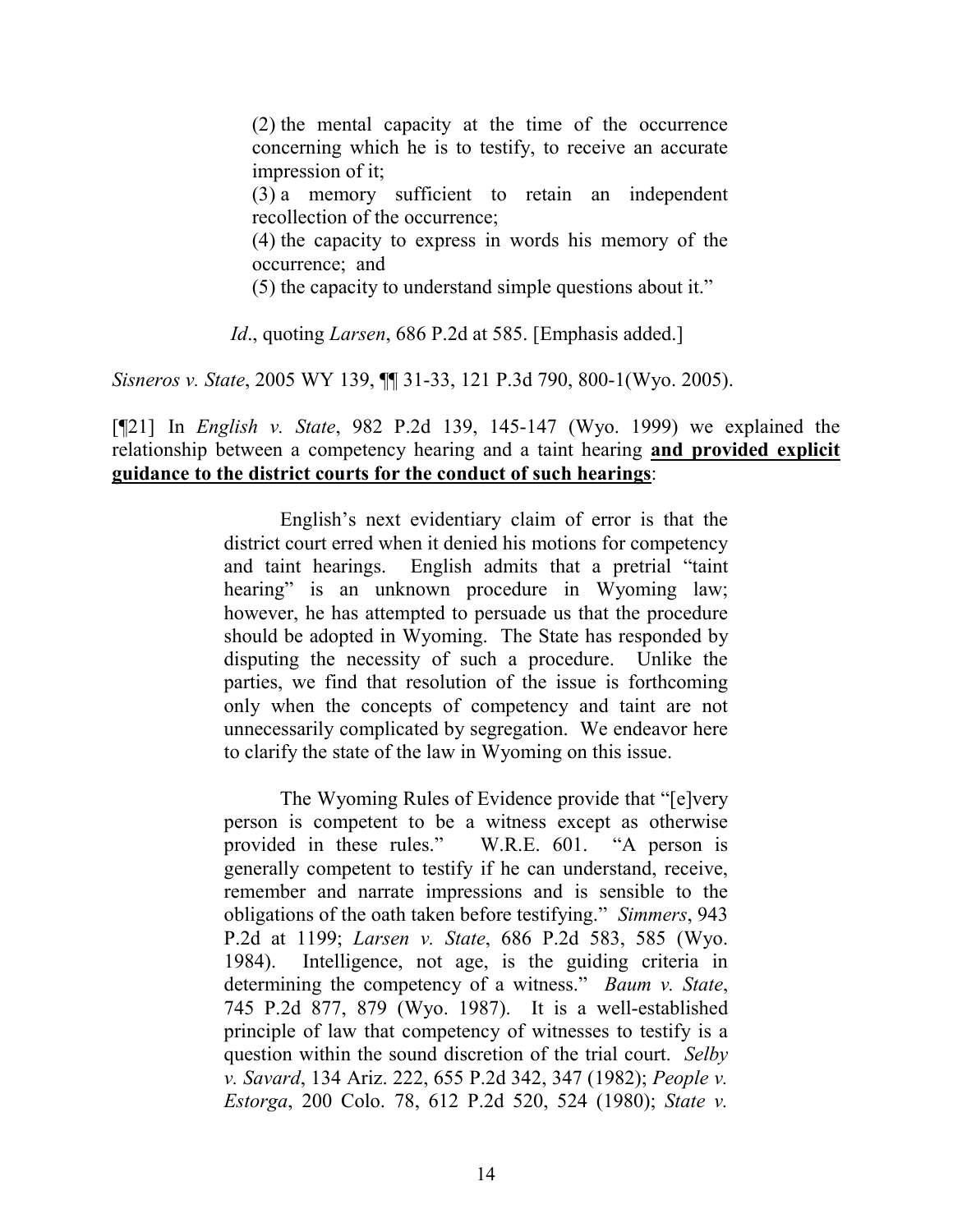*Joblin*, 107 Idaho 351, 689 P.2d 767, 771 (1984); *State v. Howard*, 247 Mont. 370, 806 P.2d 1038, 1039 (1991). However, when children are called into the courtroom to testify, we have held that once the child's competency is called into question by either party, **it is the duty of the court** to make an independent examination of the child to determine competency, and that determination will not be disturbed unless shown to be clearly erroneous. *Burt v. Burt*, 48 Wyo. 19, 41 P.2d 524, 525 (1935) (*quoting* 5 Jones Commentaries on Evidence 3958, 3959, § 2107 (2d ed.)). See also *Punches v. State*, 944 P.2d 1131, 1136 (Wyo. 1997); *Trujillo v. State*, 880 P.2d 575, 579 (Wyo. 1994); *Baum*, 745 P.2d at 879; and *Larsen*, 686 P.2d at 585. [Emphasis in original.]

We have directed the district courts to utilize a fivepart test for determining the competency of child witnesses:

"(1) an understanding of the obligation to speak the truth on the witness stand; (2) the mental capacity at the time of the occurrence concerning which he is to testify, to receive an accurate impression of it; (3) a memory sufficient to retain an independent recollection of the occurrence; (4) the capacity to express in words his memory of the occurrence; and (5) the capacity to understand simple questions about it."

*Larsen*, 686 P.2d at 585 (*quoting State v. Allen*, 70 Wash.2d 690, 424 P.2d 1021 (1967)).

The New Jersey Supreme Court, prompted by its recognition that children can be susceptible to suggestive interview techniques and that such techniques can undermine the reliability of a child's account of actual events, adopted a procedure termed a "taint hearing." *Michaels*, 642 A.2d at 1382-84.

The [New Jersey] Supreme Court held that a pretrial "taint" hearing was the appropriate method of determining whether the investigatory interrogations and interviews "were so suggestive that they give rise to a substantial likelihood of irreparably mistaken or false recollection of material facts bearing on defendant's guilt." \* \* \* The Court held that the initial burden of triggering the taint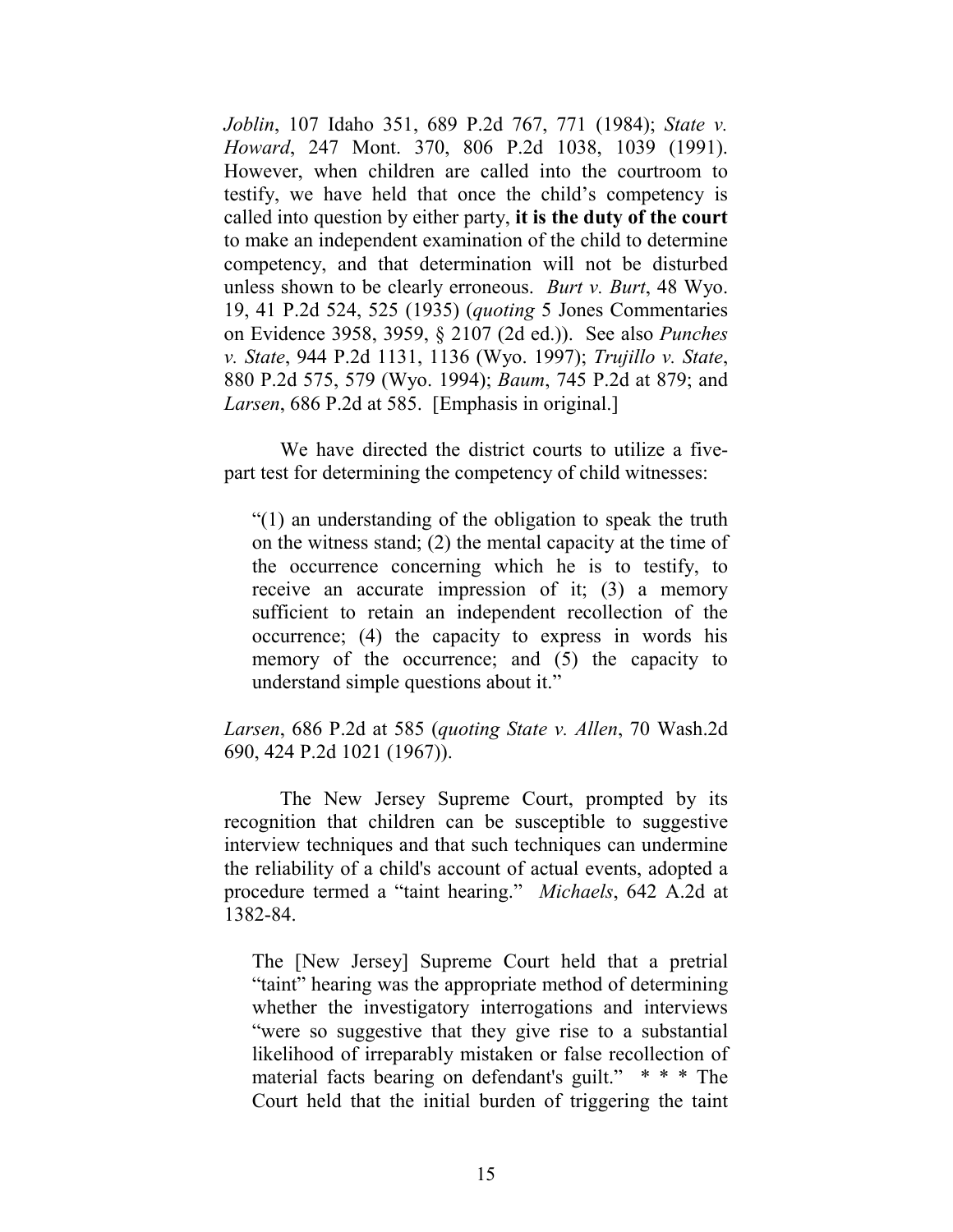hearing is on the defendant, who must make a showing of "some evidence" that the victim's statements were the result of suggestive interview techniques. \* \* \*

The factors that should be considered in assessing the reliability of a complaint regarding sexual offenses are: "(1) the age of the victim; (2) circumstances of the questioning; (3) the victim's relationship with the interrogator; and (4) the type of questions asked."  $***$ Undue suggestiveness can occur when an interviewer has a preconceived notion of what has happened to a child, the interviewer uses leading questions, the interviewer is a trusted authority figure, the person accused of wrongdoing is vilified during the interview, or the interviewer uses threats or rewards to pressure the child.

*State v. Scherzer*, 301 N.J.Super. 363, 694 A.2d 196, 245-46, cert. denied, 151 N.J. 466, 700 A.2d 878 (1997) (*summarizing and quoting Michaels*, 642 A.2d at 1377-1383).

While we agree with the reasoning of the New Jersey Supreme Court, we conclude that there is no void in Wyoming law which a "taint hearing" procedure would fill. The Washington State Supreme Court considered the issue in *Matter of Dependency of A.E.P.*, 135 Wash.2d 208, 956 P.2d 297 (1998), and found that the competency inquiry included the question of pretrial taint. That court also utilizes the fivepart test to determine the competency of child witnesses:

"The true test of the competency of a young child as a witness consists of the following: (1) an understanding of the obligation to speak the truth on the witness stand; (2) the mental capacity at the time of the occurrence concerning which he is to testify, to receive an accurate impression of it; (3) a memory sufficient to retain an independent recollection of the occurrence; (4) the capacity to express in words his memory of the occurrence; and (5) the capacity to understand simple questions about it."

*Id*. at 304 (*quoting Allen*, 70 Wash.2d 690, 424 P.2d 1021). Recognizing the overlap in competency and taint considerations, the Washington State Supreme Court said: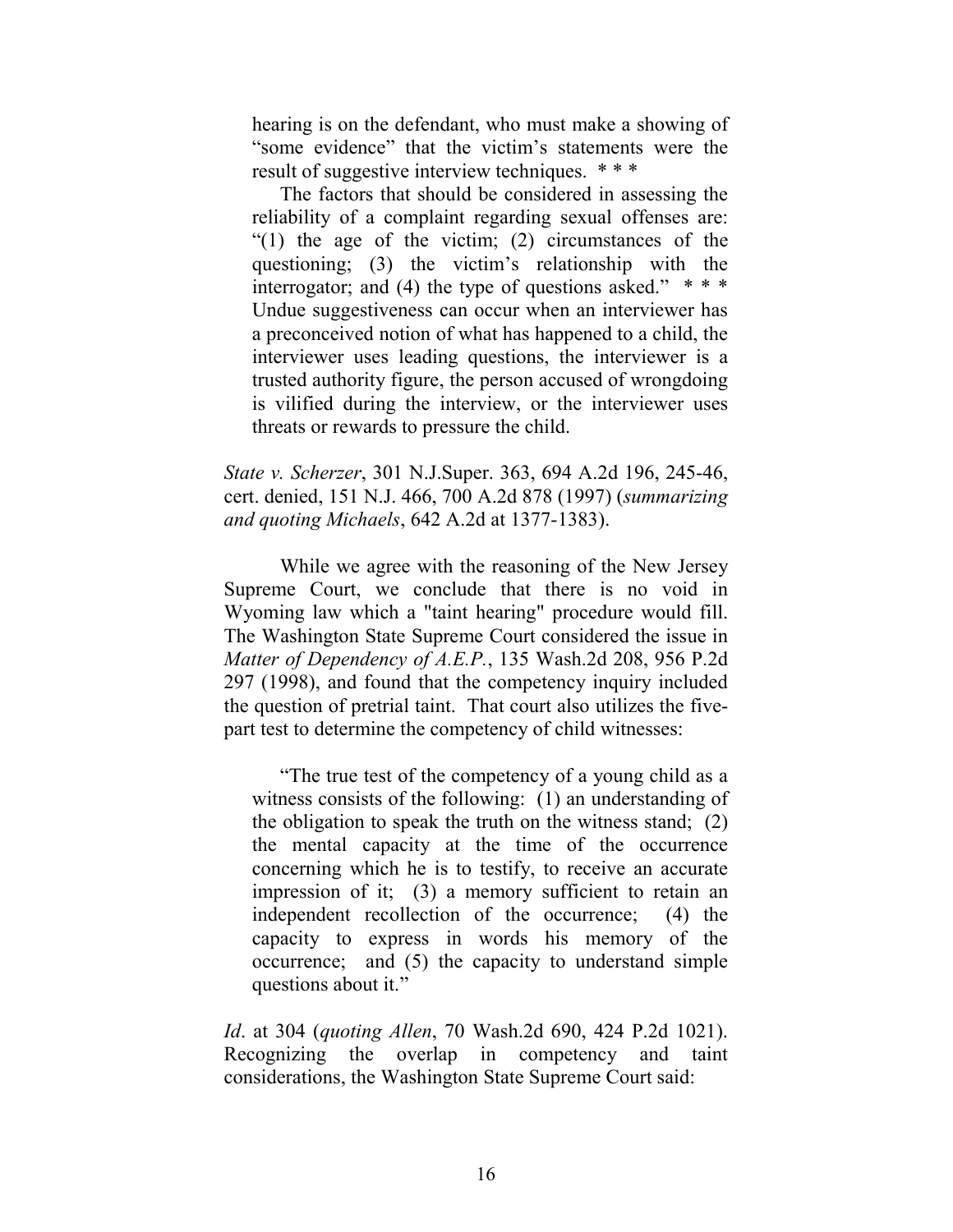We decline to adopt a pretrial taint hearing as a requirement for the reason that the existing state of the law adequately addresses Petitioner's concerns. As to the reliability of a child's testimony, a defendant can argue memory taint at the time of the child's competency hearing. If a defendant can establish a child's memory of events has been corrupted by improper interviews, it is possible the third Allen factor, "a memory sufficient to retain an independent recollection of the occurrence[,]" may not be satisfied.

*Matter of Dependency of A.E.P.*, 956 P.2d at 307 (*quoting Allen*, 70 Wash.2d 690, 424 P.2d 1021). We similarly decline to adopt a separate pretrial "taint hearing" procedure as the concerns addressed by such a procedure can be adequately addressed during the competency hearing which we have required since 1935. We do, however, endorse the use of the factors set out in the *Michaels* decision as they relate to the question of independent recollection.

While we have repeatedly stated that a competency hearing is required, we have not fulfilled our obligation to provide guidance as to the critical next question: When is that hearing necessary? The *Michaels* court found that there must be a showing of at least "some evidence" that the victim's statements were the product of suggestive or coercive interview techniques before a "taint hearing" must be granted. *Michaels*, 642 A.2d at 1383. In contrast to this rather lenient standard, 18 U.S.C. § 3509(c) requires a showing of "compelling reasons" before the federal courts can hold a competency hearing. Other jurisdictions utilize a presumptive age, below which there exists a rebuttable presumption that a child is incompetent, and a hearing must be held. *See* Ariz.Rev.Stat. Ann. § 12-2202 (West 1994) (children under ten years of age are presumed to be incompetent). We find, given our longstanding directive requiring competency hearings, that the "some evidence" standard articulated in *Michaels* is the most compatible with existing Wyoming law. Absent legislative direction, we are unwilling to set an arbitrary age below which children are presumed incompetent. We are also unwilling to place such a high burden of proof upon a litigant that the benefits accrued from the testimony of a child are outweighed by the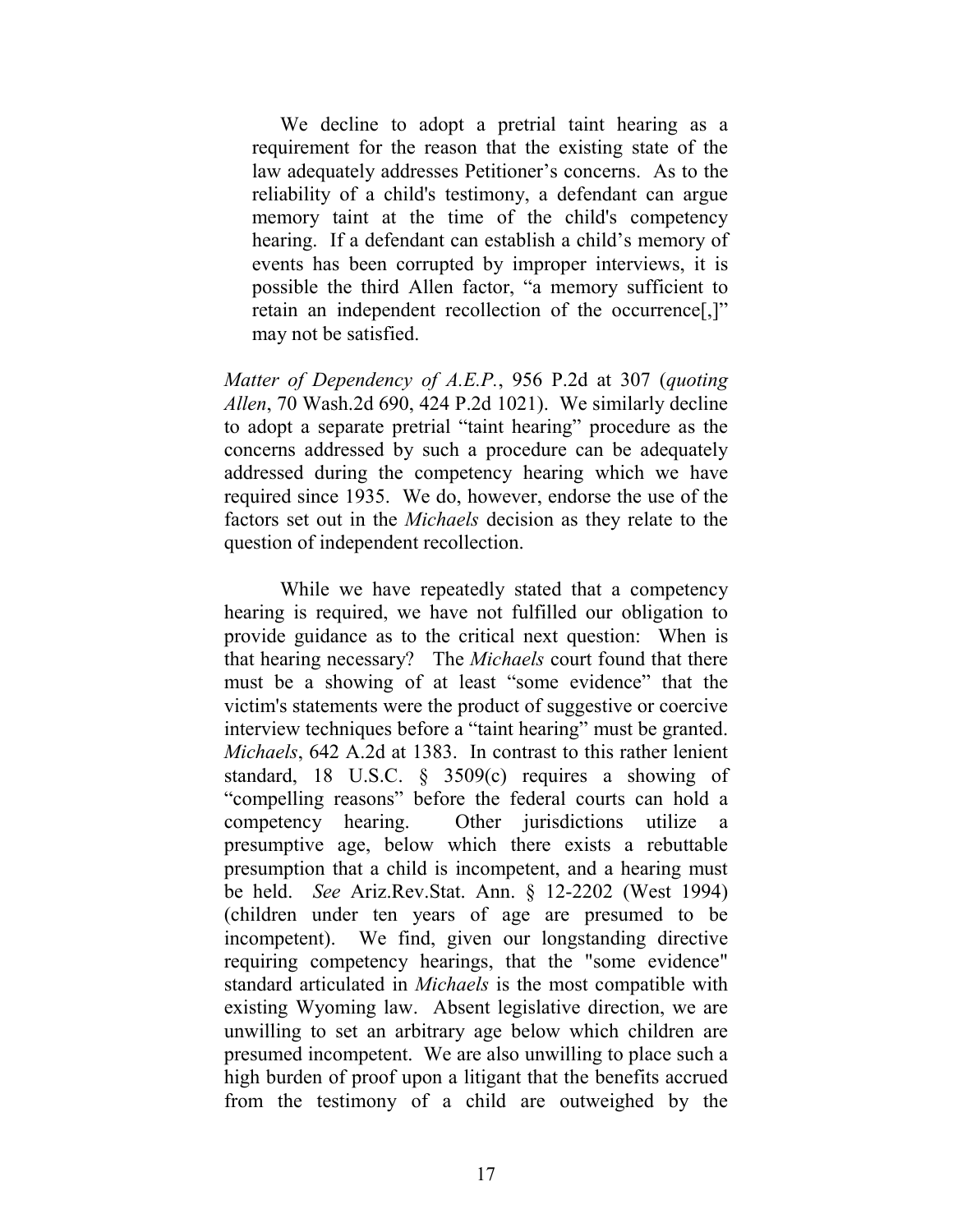possibility of unreliability inherent in incompetent testimony. Therefore, we hold that whenever any party presents the court with some evidence that a child witness is incompetent, the hearing procedure is triggered.

Application of the *Michaels* factors to the case at hand reveals that sufficient evidence was presented to trigger a competency hearing, which includes consideration of whether the child's memory was tainted. First, the age of the victim, five years old, weighs heavily in favor of granting the competency hearing. Second, the circumstances surrounding the questioning of the child suggest that the child's recollection of the events in question has been tainted. At the time BNM was questioned, her mother was acting under the assumption that English had touched her, and used leading questions to elicit answers that conformed to the assumption. Third, the mother is a trusted authority figure. Fourth, the mother used rewards to pressure the child; i.e., trading secrets. Finally, a factor of great importance in this inquiry is the fact that BNM's initial statements were not spontaneous, but rather the product of interrogation.

Under the circumstances, English presented substantially more evidence of BNM's possible incompetency than is necessary to warrant a hearing on the issue; specifically, her ability to independently recall the events that took place on December 31, 1996 and January 2, 1997. Therefore, we hold that the district court erred in denying the motion for a competency hearing. (FN2)

(FN2.) We do not, by this decision, mandate the particular time or form of the hearing required. Some cases may be more properly heard prior to trial and some may be more properly heard during trial outside the hearing of the jury.

[¶22] While we are compelled to reverse Woyak's conviction and remand this matter for further proceedings because he had an absolute right to be present at the competency hearing, we need not dispositively address the question of whether Victim 1 was competent, whether that was because of factors other than taint, or if taint was a component (or even perhaps the sole component) of his competence or incompetence. As emphasized above, a district court is duty bound to conduct a thorough hearing **once the child's competency is sufficiently called into question by either party**. Here we note two things. First the competence of Victim 1 was the signal issue in this case, if not the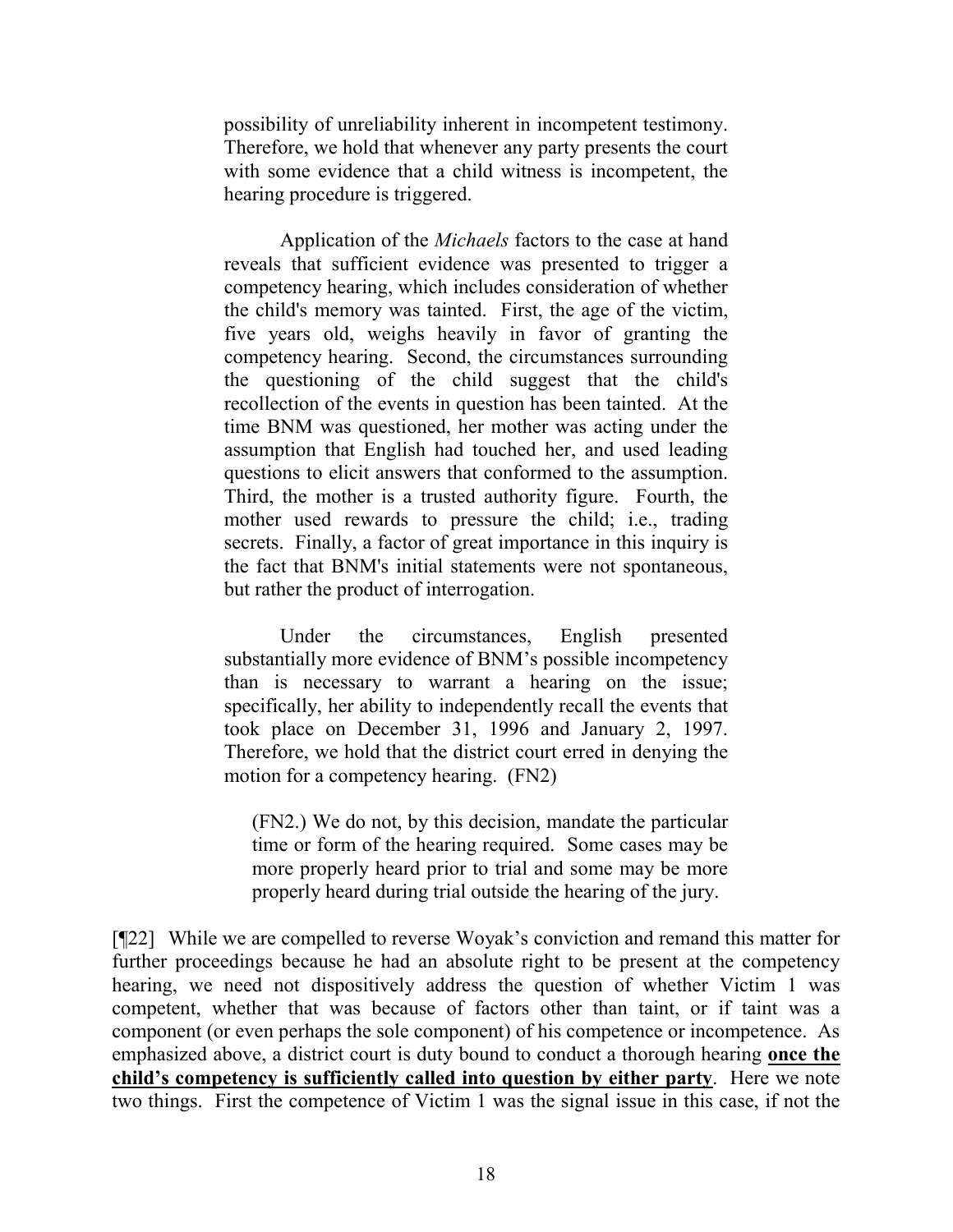only issue of any significance to Woyak's defense. In footnote 2, immediately above, quoted from the *English* case, we did not mandate a competency/taint hearing at any particular point in the proceedings. However, we deem it an oversight by the parties and by the trial court to have sandwiched that issue into a 45-minute time span while the jury was at lunch. **It suggests two things: (1) that the parties were remiss in aiding the district court in recognizing the importance and significance of the issue and the necessity for conducting a meaningful hearing into the competency/taint matters; and (2) that the timing of the hearing did not permit adequate flexibility for a more comprehensive hearing, in light of the taint and competency flaws that became evident at (and before) the limited hearing that was conducted. In this case, the appropriate time for such a hearing would have been before jury selection, in a time slot that allowed adequate time for a complete exploration of the issues brought to the fore by the defense counsel, and in a working space that allowed for Victim 1's comfort and Woyak's right to be present** .

[¶23] Our conclusion in this regard is buttressed by Wyo. Stat. Ann. § 7-11-408 (LexisNexis 2009). That statute allows for videotape depositions in child sexual assault/abuse cases, where circumstances warrant. The defendant is allowed to be present at such depositions and must be able to exercise the right of confrontation at those proceedings. See *Bowser v. State*, 2009 WY 54, ¶¶ 8-15, 205 P.3d 1018, 1021-24 (Wyo. 2009). This is an area of the law that is **steadily maturing**, and various jurisdictions have developed **useful models** for resolving the thorny issues that are at large in such cases. For instance, a pertinent federal statute provides that a competency hearing need be held only if the court determines, on the record, that compelling reasons exist (age alone is not a compelling reason) for such a hearing. 18 U.S.C.  $3509(c)(4)$ . The defendant is not permitted to be present at such a hearing. 18 U.S.C. 3509(c)(5). The questioning of the child is quite limited and is usually conducted by the presiding judge. 18 U.S.C. 3509(c)(7)(8). The treatise, 1 Paul DerOhannesian II, *Sexual Assault Trials* § 5.2 (3rd ed. 2006) provides considerable guidance in this regard, including an example of a "Q and A" for a judge to use in such a hearing. 2 Paul DerOhannesian II, *Sexual Assault Trials*, Appendix K (3rd ed. 2006). As another example, Nevada has adopted a more stringent rule:

> Appellants raise a threshold contention that the district court erred in finding Susan and Patricia competent to testify. This court has concluded that a child is competent if he or she has the capacity to receive just impressions and possesses the ability to relate them truthfully. *[Lanoue v. State,](http://www.westlaw.com/Find/Default.wl?rs=dfa1.0&vr=2.0&DB=661&FindType=Y&ReferencePositionType=S&SerialNum=1983119073&ReferencePosition=875)* [99 Nev. 305,](http://www.westlaw.com/Find/Default.wl?rs=dfa1.0&vr=2.0&DB=661&FindType=Y&ReferencePositionType=S&SerialNum=1983119073&ReferencePosition=875)  [307, 661 P.2d 874, 875 \(1983\)](http://www.westlaw.com/Find/Default.wl?rs=dfa1.0&vr=2.0&DB=661&FindType=Y&ReferencePositionType=S&SerialNum=1983119073&ReferencePosition=875) (competency determination held improper where trial testimony of five-year-old witness was not clear, relevant, and coherent and suggested a substantial amount of coaching). Although courts must evaluate a child's competency on a case-by-case basis, some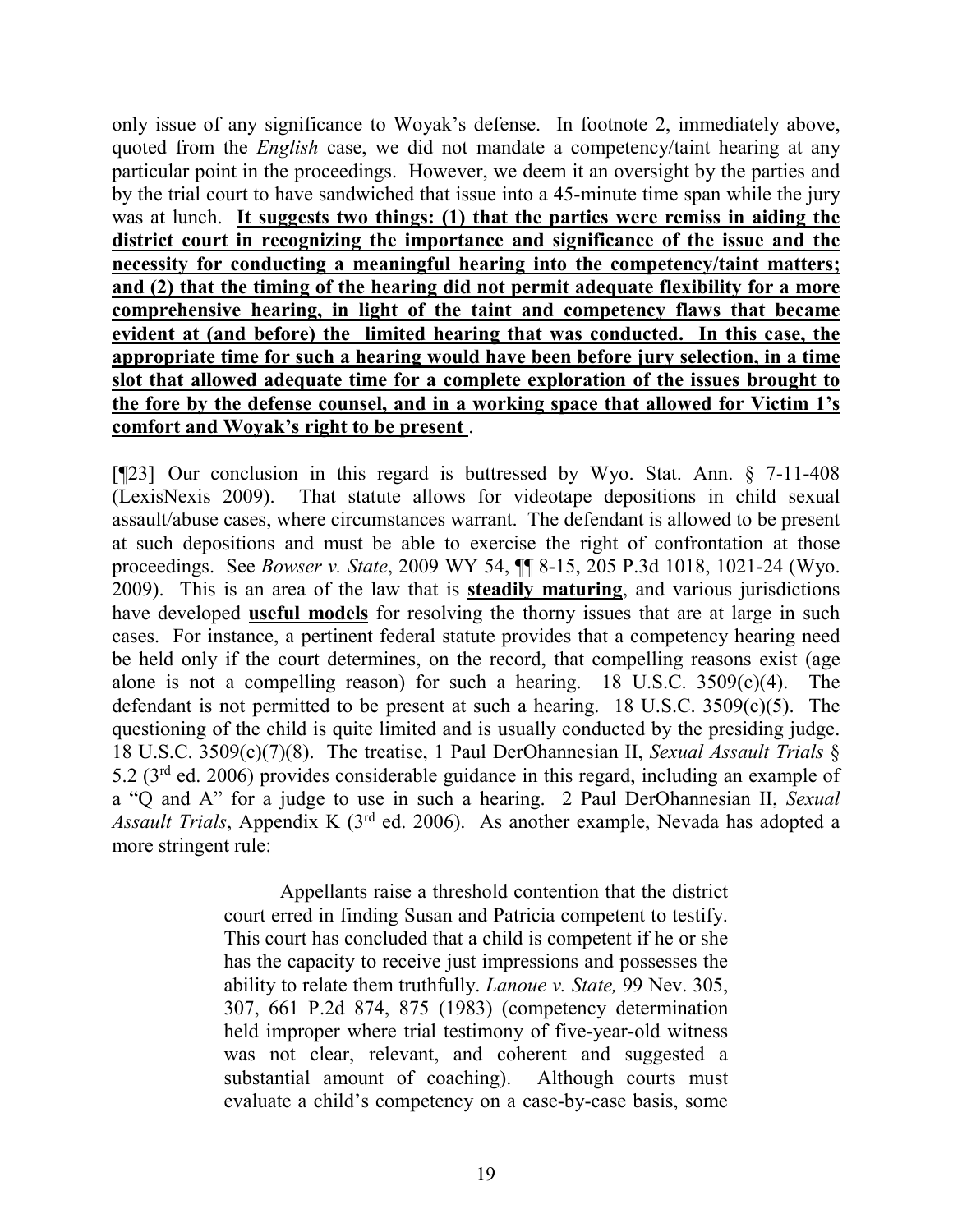relevant factors to be considered include: (1) the child's ability to receive and communicate information; (2) the spontaneity of the child's statements; (3) indications of "coaching" and "rehearsing;" (4) the child's ability to remember; (5) the child's ability to distinguish between truth and falsehood; and (6) the likelihood that the child will give inherently improbable or incoherent testimony.

The district court considered the children's competency as it existed at several different points in time, including the times of the alleged crimes, the times of the hearsay statements, and the time of trial. *See* Comment, *[The](http://www.westlaw.com/Find/Default.wl?rs=dfa1.0&vr=2.0&DB=3194&FindType=Y&ReferencePositionType=S&SerialNum=0101840459&ReferencePosition=262)  [Competency Requirement For the Child Victim of Sexual](http://www.westlaw.com/Find/Default.wl?rs=dfa1.0&vr=2.0&DB=3194&FindType=Y&ReferencePositionType=S&SerialNum=0101840459&ReferencePosition=262)  [Abuse: Must We Abandon It?,](http://www.westlaw.com/Find/Default.wl?rs=dfa1.0&vr=2.0&DB=3194&FindType=Y&ReferencePositionType=S&SerialNum=0101840459&ReferencePosition=262)* [40 U. Miami L.Rev. 245, 262](http://www.westlaw.com/Find/Default.wl?rs=dfa1.0&vr=2.0&DB=3194&FindType=Y&ReferencePositionType=S&SerialNum=0101840459&ReferencePosition=262)  [& n. 75 \(1985\);](http://www.westlaw.com/Find/Default.wl?rs=dfa1.0&vr=2.0&DB=3194&FindType=Y&ReferencePositionType=S&SerialNum=0101840459&ReferencePosition=262) *see also [State v. Justiniano,](http://www.westlaw.com/Find/Default.wl?rs=dfa1.0&vr=2.0&DB=661&FindType=Y&ReferencePositionType=S&SerialNum=1987091725&ReferencePosition=875)* [48 Wash.App.](http://www.westlaw.com/Find/Default.wl?rs=dfa1.0&vr=2.0&DB=661&FindType=Y&ReferencePositionType=S&SerialNum=1987091725&ReferencePosition=875)  [572, 740 P.2d 872, 875 n. 4 \(1987\).](http://www.westlaw.com/Find/Default.wl?rs=dfa1.0&vr=2.0&DB=661&FindType=Y&ReferencePositionType=S&SerialNum=1987091725&ReferencePosition=875) But even a finding of incompetency at trial (due, for example, to extreme nervousness) does not necessarily preclude the possibility that a child was competent at an earlier time. *[Id.](http://www.westlaw.com/Find/Default.wl?rs=dfa1.0&vr=2.0&DB=661&FindType=Y&ReferencePositionType=S&SerialNum=1987091725&ReferencePosition=874)* [740 P.2d at 874.](http://www.westlaw.com/Find/Default.wl?rs=dfa1.0&vr=2.0&DB=661&FindType=Y&ReferencePositionType=S&SerialNum=1987091725&ReferencePosition=874) And, conversely, a child may be generally competent to testify, but not specifically competent to testify about a criminal event that occurred years earlier. *See [Gov't of V.I. v.](http://www.westlaw.com/Find/Default.wl?rs=dfa1.0&vr=2.0&DB=345&FindType=Y&SerialNum=1990164709)  [Riley,](http://www.westlaw.com/Find/Default.wl?rs=dfa1.0&vr=2.0&DB=345&FindType=Y&SerialNum=1990164709)* [750 F.Supp. 727 \(D.V.I.1990\).](http://www.westlaw.com/Find/Default.wl?rs=dfa1.0&vr=2.0&DB=345&FindType=Y&SerialNum=1990164709) The children's very young ages, the length of time between the alleged CSA and its disclosure, and the suggestive interviewing practices make the competency determinations difficult in this case.

*Felix v. State*, 849 P.2d 220, 235-36, (Nev. 1993); also see 1 Paul DerOhannesian II, *supra*, § 5.6.

[¶24] Our expectation is that additional proceedings would continue in this case upon remand, and one of the principal orders of business would be a comprehensive consideration of the question of Victim 1's competence to be a witness against Woyak, to be conducted by the district court, with the assistance of counsel, in light of the authorities cited above as well as others which the trial court and parties might bring to bear on this issue.

## **Competence of Victim 1**

[¶25] Because we have determined that reversible error occurred when the district court excluded Woyak from the competency hearing, which we deem to be a critical stage of the trial proceedings **in this case**, and which error we conclude was not harmless beyond a reasonable doubt **under the circumstances presented by this case**, we will not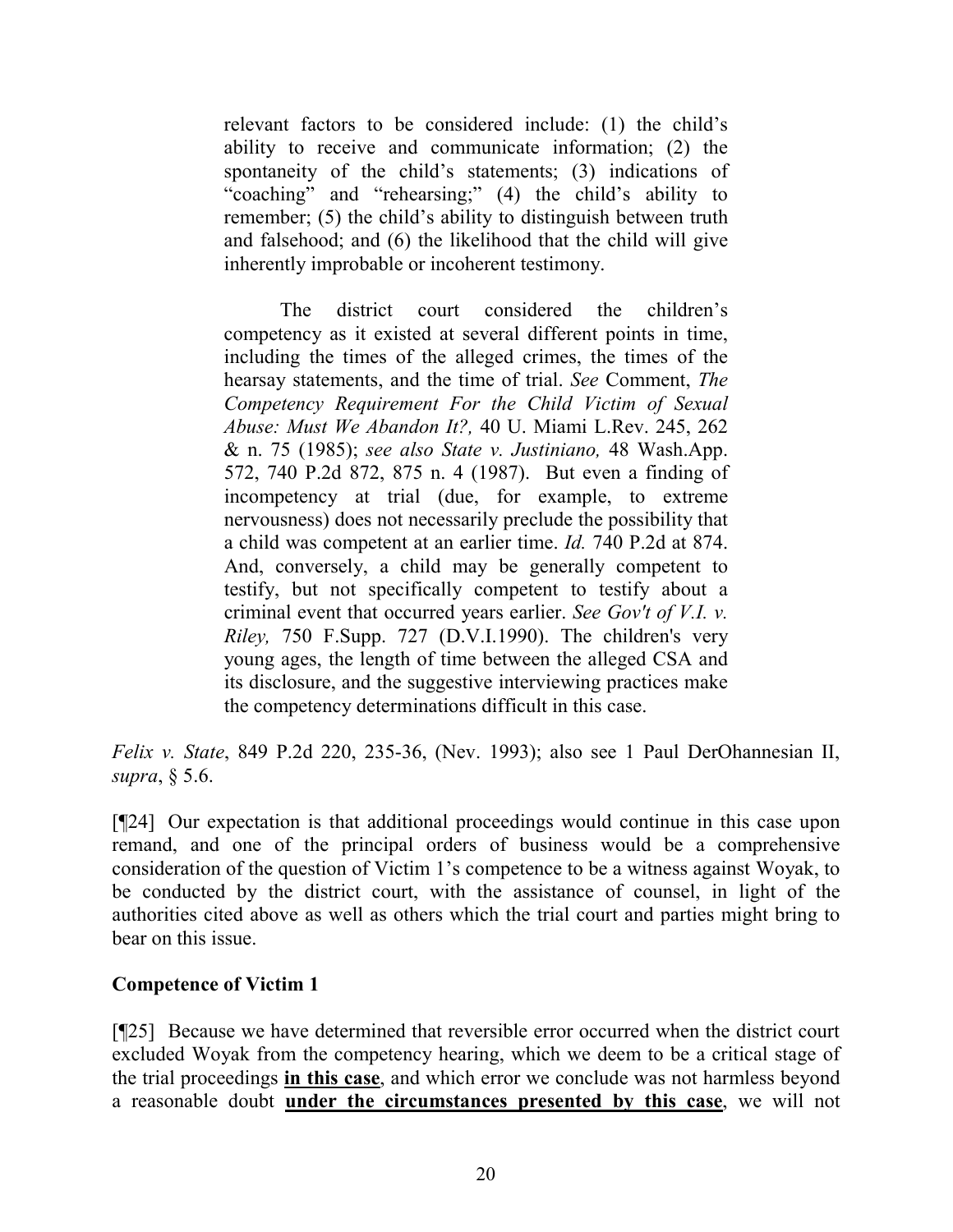substantively deal with the soundness of the district court's conclusion that Victim 1 was competent to testify. We note only that the hearing held below was inadequate, and we trust that if this issue arises again, that it will then be given the attention needed to meaningfully determine if Victim 1 is competent to testify, including whether or not his testimony was tainted by the many persons who talked with him about the case during the time following the incidents that brought Woyak's alleged conduct to light.

# **Instructions**

[¶26] Again, our decision that Woyak was denied his right to be present at the competency/taint hearing is dispositive so we will only briefly mention that Counts IV and V of the verdict form do pose a bit of a problem which demands closer attention in any additional proceedings. In Counts IV and V, Woyak is charged with causing each of the victims to engage in explicit sexual conduct. The instructions defined "explicit sexual conduct" thus: "'Explicit sexual conduct' means actual or simulated sexual intercourse, including genital-genital, oral-genital, anal-genital or oral-anal, contact between persons of the same or opposite sex, bestiality, masturbation, sadistic or masochistic abuse or lascivious exhibition of the genitals or pubic area of any person." *Detloff v. State*, 2007 WY 29, ¶¶ 31-32, 152 P.3d 376, 384-85 (Wyo. 2007). Notwithstanding, the instruction at issue here is no mere "definitional instruction." The evidence could well support a finding of guilt on any one of several of the acts included within the boundaries of the definition set out above. See *Tanner v. State*, 2002 WY 170, ¶¶ 7-18, 57 P.3d 1242, 1244-48 (Wyo. 2002). It is impossible to tell which jurors found which act or acts to have constituted the violation of the statute. In any further proceedings more care should be taken in crafting any such instructions.

# **CONCLUSION**

[¶27] The judgment and sentence of the district court is reversed because Woyak was denied his right to be present at the competency/taint hearing. This matter is remanded to the district court for further proceedings consistent with this opinion.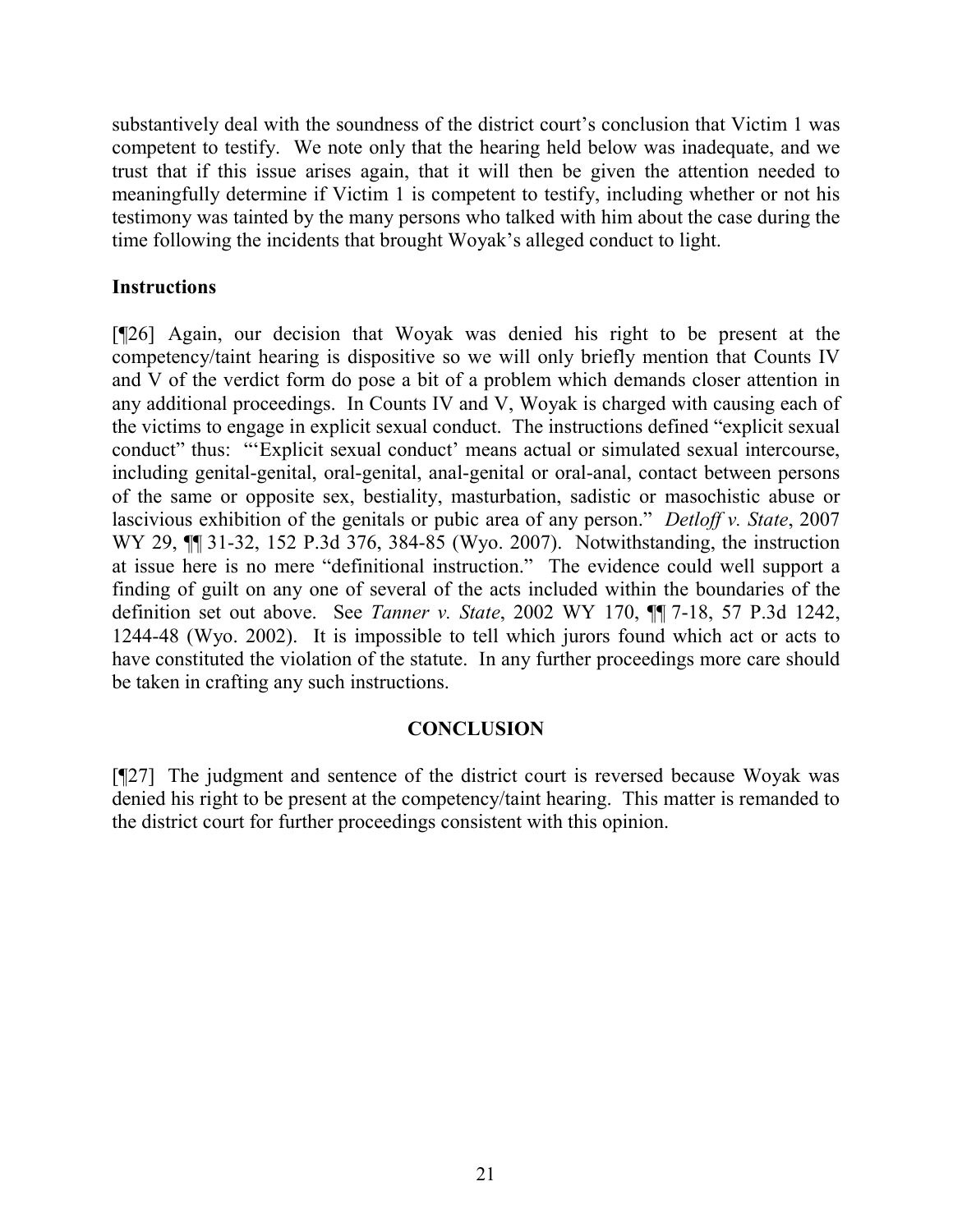### **BURKE**, Justice, dissenting.

[¶28] I respectfully dissent. The majority reverses Defendant's five felony convictions on the basis that he had "the right to be present at the competency/taint hearing under the circumstances of this case." I disagree. Defendant has not established that he had the right, constitutional or otherwise, to be present at the hearing. In addition, I am troubled by the lack of meaningful guidance for future cases. If the decision to exclude is dependent on the circumstances, this Court should provide clear guidance to trial courts for deciding when exclusion is permissible. If exclusion is never permissible, the opinion should state so unequivocally.

[¶29] This is a case of first impression for this Court. We are called upon to decide whether a defendant has the constitutional right to be present at a hearing to determine a child victim's competency to testify regarding alleged sexual crimes. The basis for the majority's resolution of that issue is difficult to discern. On one hand, the opinion indicates that the defendant had the "absolute right" to be present, suggesting that the right is constitutional in nature. The majority does not specify the basis of that right, but it appears to be either the Confrontation Clause of the Sixth Amendment to the United States Constitution or the Due Process Clause of the Fourteenth Amendment. On the other hand, the holding of this opinion is specifically limited to the "circumstances of this case," suggesting that the right is not absolute. If it is not absolute, then every decision to exclude a defendant from a competency hearing necessarily requires the balancing of the defendant's right to be present against the need for protection of the child victim.

[¶30] Defendant contends that, because the hearing took place during trial, his presence was required by Wyo. Stat. Ann. § 7-11-202 and W.R.Cr.P. 43(a). Both provide: "The defendant shall be present at … every stage of the trial." The majority quotes the statute and the rule but does not specifically rest its determination on either. It also indicates that the competency hearing should have taken place prior to trial. The timing of the hearing, however, should not be dispositive.

[¶31] As we have previously recognized, a competency hearing may be held before or during trial. *English*, 982 P.2d at 147 n.2. Further, it makes little sense to determine the existence of constitutional rights based upon the timing of the hearing. As the Supreme Court recognized in *Stincer*:

> Distinguishing between a "trial" and a "pretrial proceeding" is not particularly helpful here, however, because a competency hearing may well be a "stage of trial." In this case, for instance, the competency hearing was held after the jury was sworn, in the judge's chambers, and in the presence of opposing counsel. … Instead of attempting to characterize a competency hearing as a trial or pretrial proceeding, it is more useful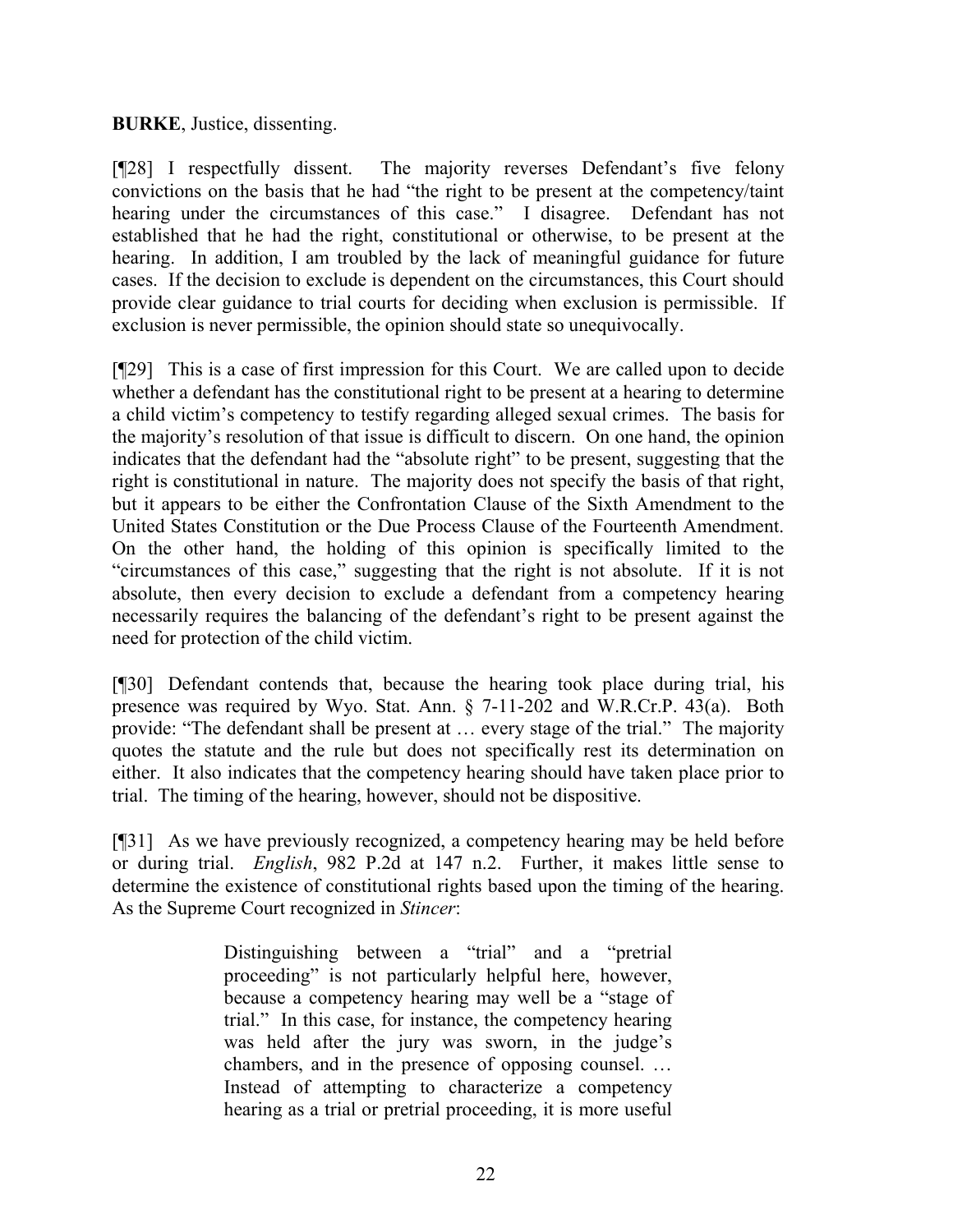to consider whether excluding the defendant from the hearing interferes with his opportunity for effective cross-examination.

482 U.S. at 739-40, 107 S.Ct. at 2664. The Supreme Court in *Stincer* concluded that the defendant's exclusion from the competency hearing did not infringe upon either his confrontation or his due process rights. *Id.* at 744-45, 107 S.Ct. at 2667.

[¶32] The result reached by the majority appears to be the first of its kind. The majority has not identified any case from any jurisdiction reversing a conviction because the defendant was excluded from a child victim's competency hearing.<sup>[4](#page-23-0)</sup> The majority attempts to find support in *Stincer*, 482 U.S. 730, 107 S.Ct. 2658. Properly analyzed and applied, however, *Stincer* does not support the decision reached by the majority.

[¶33] The procedural format of the *Stincer* competency hearing was remarkably similar to the procedure utilized in the instant case.

> After a jury was sworn, but before the presentation of evidence, the court conducted an in-chambers hearing to determine if the two young girls were competent to testify. Over his objection, respondent, but not his counsel …, was excluded from this hearing. … [T]he judge, the prosecutor, and respondent's counsel asked questions of each girl to determine if she were capable of remembering basic facts and of distinguishing between telling the truth and telling a lie.

*Id.* at 732-33, 107 S.Ct. at 2660 (footnote omitted). The issue presented in *Stincer* was nearly identical to the question facing this Court. The Supreme Court stated the issue this way:

> The question presented in this case is whether the exclusion of a defendant from a hearing held to determine the competency of two child witnesses to testify violates the defendant's rights under the

<span id="page-23-0"></span> <sup>4</sup> In *Stincer v. Commonwealth*, 712 S.W.2d 939 (Ky. 1986), quoted in paragraph eight of the majority opinion, the Kentucky Supreme Court reversed a conviction because the defendant was excluded from the competency hearing of the child victims. That decision, however, was overturned by the United States Supreme Court in *Stincer*, 482 U.S. 730, 107 S.Ct. 2658. The majority also cites *People v. Stroud*, 804 N.E.2d 510, 517 (Ill. 2004) and *People v. Lofton*, 740 N.E.2d 782, 798-801 (Ill. 2000). Neither of those cases involves the determination of a child victim's competency to testify.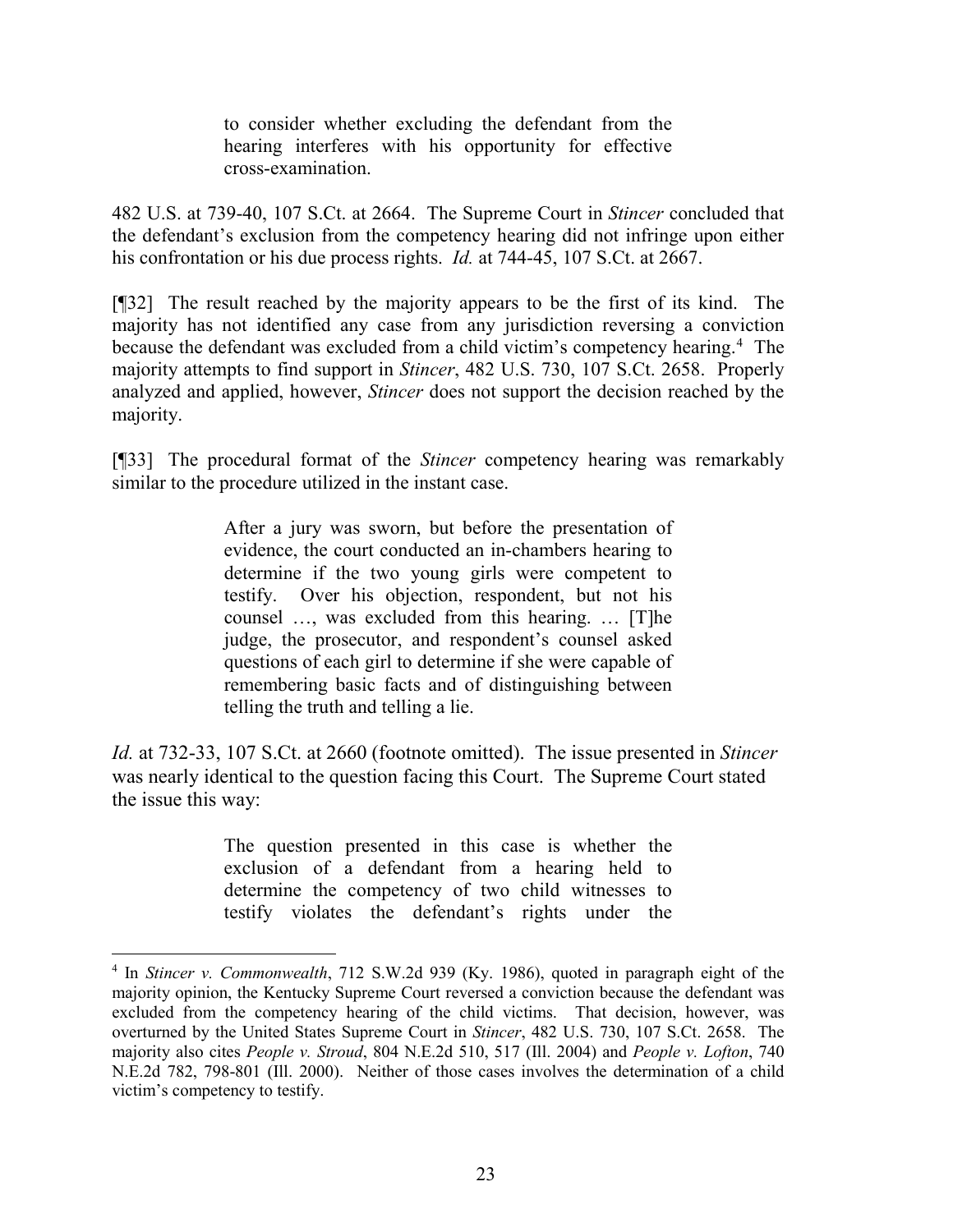Confrontation Clause of the Sixth Amendment or the Due Process Clause of the Fourteenth Amendment.

*Id.* at 732, 107 S.Ct. at 2660.

[¶34] The Court in *Stincer* first addressed the confrontation issue. Although the defendant had been excluded from the competency hearing, the Court found no confrontation violation because there was no restriction of the defendant's ability to cross-examine the child victims at trial. The Court explained:

> [t]he two children … testified in open court. … [They] were subject to full and complete cross-examination, and were so examined. Respondent was present throughout this cross-examination and was available to assist his counsel as necessary. There was no Kentucky rule of law, nor any ruling by the trial court, that restricted respondent's ability to cross-examine the witnesses at trial. Any questions asked during the competency hearing, which respondent's counsel attended and in which he participated, could have been repeated during direct examination and cross-examination of the witnesses in respondent's presence. See *California v. Green*, 399 U.S. [149], 159, 90 S.Ct. [1930], 1935[, 26 L.Ed.2d 489 (1970)] ("[T]he inability to cross-examine the witness at the time he made his prior statement cannot easily be shown to be of crucial significance as long as the defendant is assured of full and effective cross-examination at the time of trial").

*Id.* at 740, 107 S.Ct. at 2664-65 (record citations omitted). The Court rejected the defendant's confrontation claim: "[W]e conclude that respondent's rights under the Confrontation Clause were not violated by his exclusion from the competency hearing of the two girls." *Id.* at 744, 107 S.Ct. at 2667.

[¶35] If we apply the *Stincer* analysis to Defendant's confrontation claim, we must reach the same conclusion. Defendant was present at trial and the child victim was cross-examined at length by defense counsel. Cross-examination was not restricted in any manner at trial. Any questions asked by defense counsel during the competency hearing could have been asked again during trial, in Defendant's presence. There was no violation of Defendant's confrontation rights.

[¶36] Defendant also contends that his due process rights were violated. A defendant has a constitutional due process right to be "present at any stage of the criminal proceeding that is critical to its outcome if his presence would contribute to the fairness of the procedure." *Id.* at 745, 107 S.Ct. at 2667. The majority essentially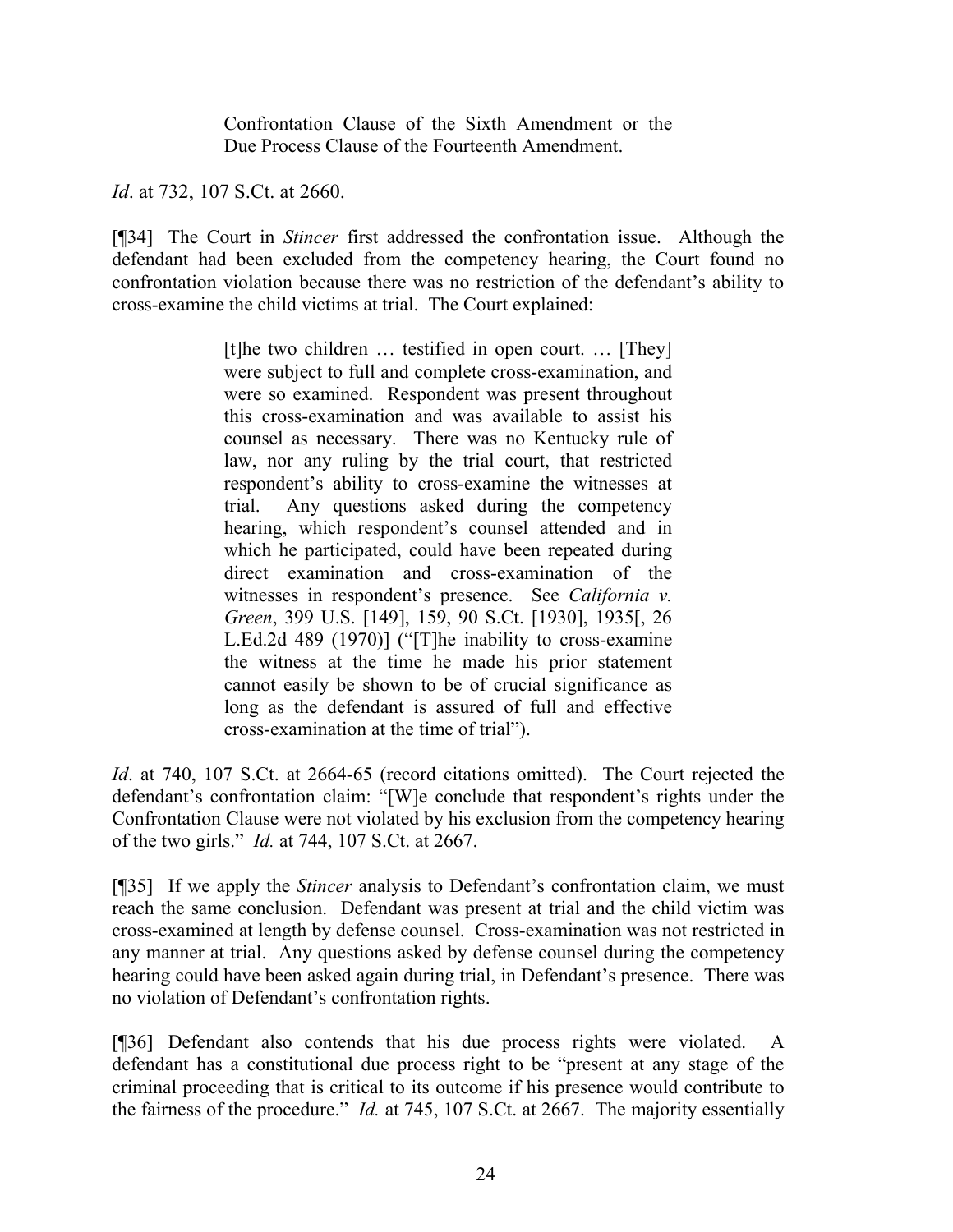concludes that the competency hearing was a critical stage of the trial because, if the child victim was not competent to testify, conviction would have been unlikely. This approach was rejected by the Supreme Court in *Stincer*:

> We note once again that the Kentucky Supreme Court held that respondent's confrontation rights were violated because the competency hearing was a "crucial phase of the trial." 712 S.W.2d, at 940. It is true that the hearing was crucial in the sense that respondent may not have been convicted had the two girls been found incompetent to testify. Nevertheless, the question whether a particular proceeding is critical to the outcome of a trial is not the proper inquiry in determining whether the Confrontation Clause has been violated. The appropriate question is whether there has been any interference with the defendant's opportunity for effective crossexamination. No such interference occurred in this case. Of course, the fact that a stage in the proceeding is critical to the outcome of a trial may be relevant to due process concerns. Even in that context, however, the question is not simply whether, "but for" the outcome of the proceeding, the defendant would have avoided conviction, but whether the defendant's presence at the proceeding would have contributed to the defendant's opportunity to defend himself against the charges.

*Id.* [at 744 n.17, 107 S.Ct. at](http://www.lexis.com/research/xlink?app=00075&view=full&searchtype=get&search=482+U.S.+730%252520at%252520744%2520at%2520744) 2667 n.17.

[¶37] The Supreme Court in *Stincer* ultimately rejected the defendant's due process challenge because he failed to establish that "his presence at the competency hearing in this case would have been useful in ensuring a more reliable determination as to whether the witnesses were competent to testify." *Id.* [at 747, 107 S.Ct. at 2668.](http://www.lexis.com/research/xlink?app=00075&view=full&searchtype=get&search=482+U.S.+730%2520at%2520746) The Court explained:

> He has presented no evidence that his relationship with the children, or his knowledge of facts regarding their background, could have assisted either his counsel or the judge in asking questions that would have resulted in a more assured determination of competency. On the record of this case, therefore, we cannot say that respondent's rights under the [Due Process Clause of the](https://www.lexis.com/research/buttonTFLink?_m=4f1013b8c9fe37a0f0c9934dcf1de7c7&_xfercite=%3ccite%20cc%3d%22USA%22%3e%3c%21%5bCDATA%5b482%20U.S.%20730%5d%5d%3e%3c%2fcite%3e&_butType=4&_butStat=0&_butNum=263&_butInline=1&_butinfo=U.S.%20CONST.%20AMEND.%2014&_fmtstr=FULL&docnum=1&_startdoc=1&wchp=dGLzVtb-zSkAB&_md5=96d54ec74bb499a08b5cc045fe2c8fa8)  [Fourteenth Amendment](https://www.lexis.com/research/buttonTFLink?_m=4f1013b8c9fe37a0f0c9934dcf1de7c7&_xfercite=%3ccite%20cc%3d%22USA%22%3e%3c%21%5bCDATA%5b482%20U.S.%20730%5d%5d%3e%3c%2fcite%3e&_butType=4&_butStat=0&_butNum=263&_butInline=1&_butinfo=U.S.%20CONST.%20AMEND.%2014&_fmtstr=FULL&docnum=1&_startdoc=1&wchp=dGLzVtb-zSkAB&_md5=96d54ec74bb499a08b5cc045fe2c8fa8) were violated by his exclusion from the competency hearing. As was said in *[United](https://www.lexis.com/research/buttonTFLink?_m=4f1013b8c9fe37a0f0c9934dcf1de7c7&_xfercite=%3ccite%20cc%3d%22USA%22%3e%3c%21%5bCDATA%5b482%20U.S.%20730%5d%5d%3e%3c%2fcite%3e&_butType=3&_butStat=2&_butNum=264&_butInline=1&_butinfo=%3ccite%20cc%3d%22USA%22%3e%3c%21%5bCDATA%5b470%20U.S.%20522%2c%20527%5d%5d%3e%3c%2fcite%3e&_fmtstr=FULL&docnum=1&_startdoc=1&wchp=dGLzVtb-zSkAB&_md5=37f82def2309adec3de5b0a16ac564b8)  States* v. *Gagnon*[, 470 U.S. 522, 527, 105 S.Ct. 1482,](https://www.lexis.com/research/buttonTFLink?_m=4f1013b8c9fe37a0f0c9934dcf1de7c7&_xfercite=%3ccite%20cc%3d%22USA%22%3e%3c%21%5bCDATA%5b482%20U.S.%20730%5d%5d%3e%3c%2fcite%3e&_butType=3&_butStat=2&_butNum=264&_butInline=1&_butinfo=%3ccite%20cc%3d%22USA%22%3e%3c%21%5bCDATA%5b470%20U.S.%20522%2c%20527%5d%5d%3e%3c%2fcite%3e&_fmtstr=FULL&docnum=1&_startdoc=1&wchp=dGLzVtb-zSkAB&_md5=37f82def2309adec3de5b0a16ac564b8)  [148\[5\], 84 L.Ed.2d 486 \(1985\)](https://www.lexis.com/research/buttonTFLink?_m=4f1013b8c9fe37a0f0c9934dcf1de7c7&_xfercite=%3ccite%20cc%3d%22USA%22%3e%3c%21%5bCDATA%5b482%20U.S.%20730%5d%5d%3e%3c%2fcite%3e&_butType=3&_butStat=2&_butNum=264&_butInline=1&_butinfo=%3ccite%20cc%3d%22USA%22%3e%3c%21%5bCDATA%5b470%20U.S.%20522%2c%20527%5d%5d%3e%3c%2fcite%3e&_fmtstr=FULL&docnum=1&_startdoc=1&wchp=dGLzVtb-zSkAB&_md5=37f82def2309adec3de5b0a16ac564b8) *(per curiam)*, there is no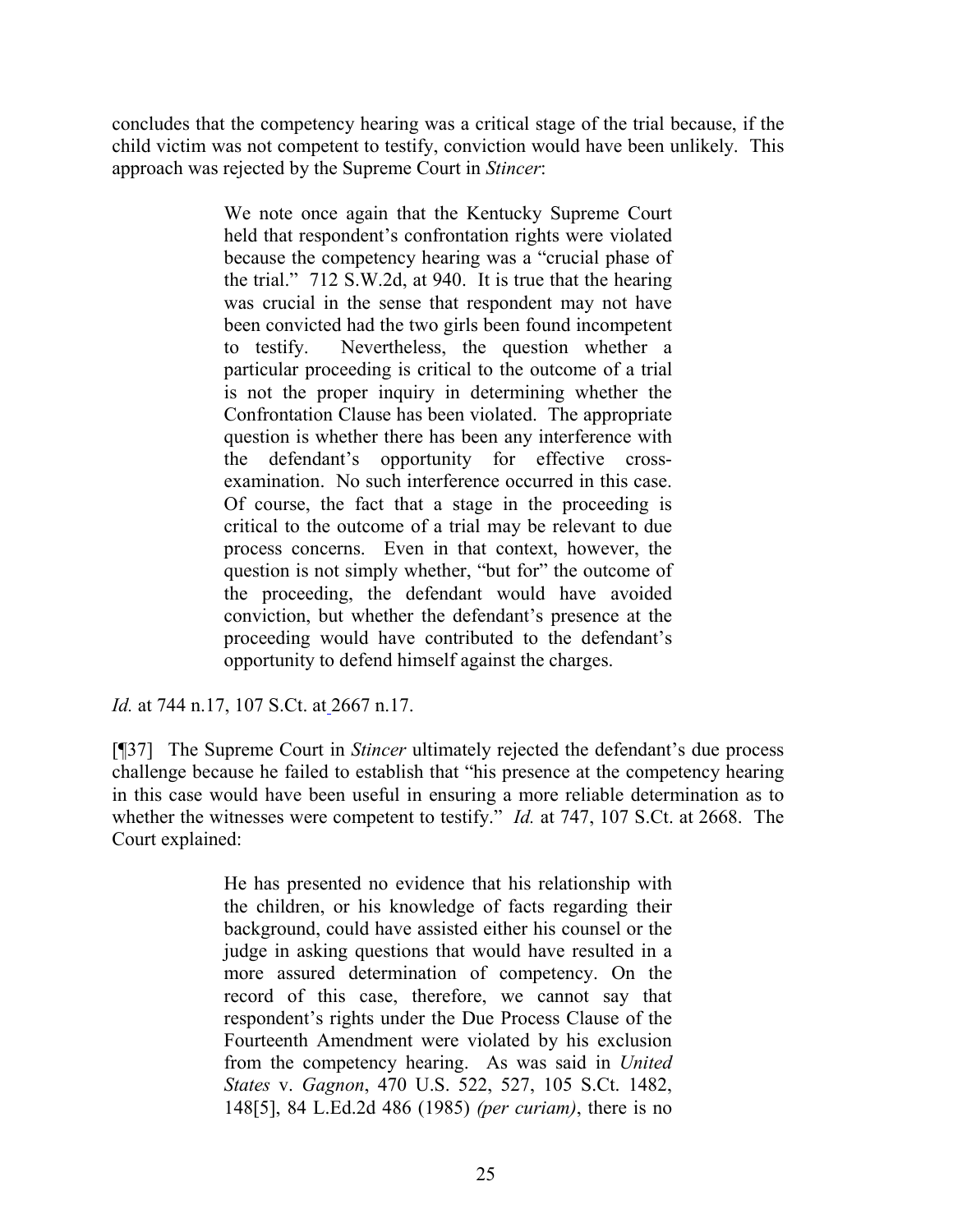indication that respondent "could have done [anything] had [he] been at the [hearing] nor would [he] have gained anything by attending."

## *Id.* (footnotes omitted).

[¶38] The same analysis applies here. Defense counsel did not, at any time before or during the hearing, assert that Defendant's presence was necessary to aid counsel in formulating questions or additional lines of inquiry. Defense counsel did not seek leave to confer with his client prior to ending his questioning. Other than the initial objection to the State's request, defense counsel did not raise the subject of Defendant's absence from the hearing again. Defendant identifies no question that went unasked because of his absence during the competency hearing. The defendant here is in exactly the same position as the defendant in *Stincer*. He has failed to demonstrate that his presence at the competency hearing would have benefitted his defense in any way. If *Stincer* is the guide, the inescapable conclusion is that the defendant has failed to establish any violation of his due process rights.

[¶39] Before leaving the due process discussion, it should be noted that the Supreme Court in *Stincer* did not hold that a defendant has a constitutional due process right to attend the competency hearing of a child victim. At most *Stincer* indicated, in some situations, a due process violation may occur if a defendant is excluded from a competency hearing. This is not one of those situations.

[¶40] In determining whether a defendant should be excluded, the trial court must balance the defendant's role in assisting in his defense against the risk of injury to the child victim. *Id.* at 746 n.20, 107 S.Ct. at 2668 n.20. The majority opinion fails to recognize the importance of protecting the child victim as a factor to be considered in that balancing test. That result is not justified by any authority cited in the majority opinion. In fact, the opinion favorably references legal authority that mandates exclusion of the defendant from the competency hearing.

[¶41] The majority recognizes that the law in this area is "steadily maturing," and identifies a federal statute as a "useful model" for future development of competency hearing procedures. That statute, 18 U.S.C.  $\S$  3509(c)(4) and (5), was enacted in 1990, three years after the *Stincer* decision was issued, as part of the Child Victims' and Child Witnesses' Rights Act. The statute bars a defendant from attending the competency hearing of a child victim.<sup>[5](#page-26-0)</sup> The existence of the mandatory exclusion in

<span id="page-26-0"></span> $5$  18 U.S.C. § 3509(c)(4) and (5) provides:

<sup>(4)</sup> Requirement of compelling reasons. A competency examination regarding a child may be conducted only if the court determines, on the record, that compelling reasons exist. A child's age alone is not a compelling reason.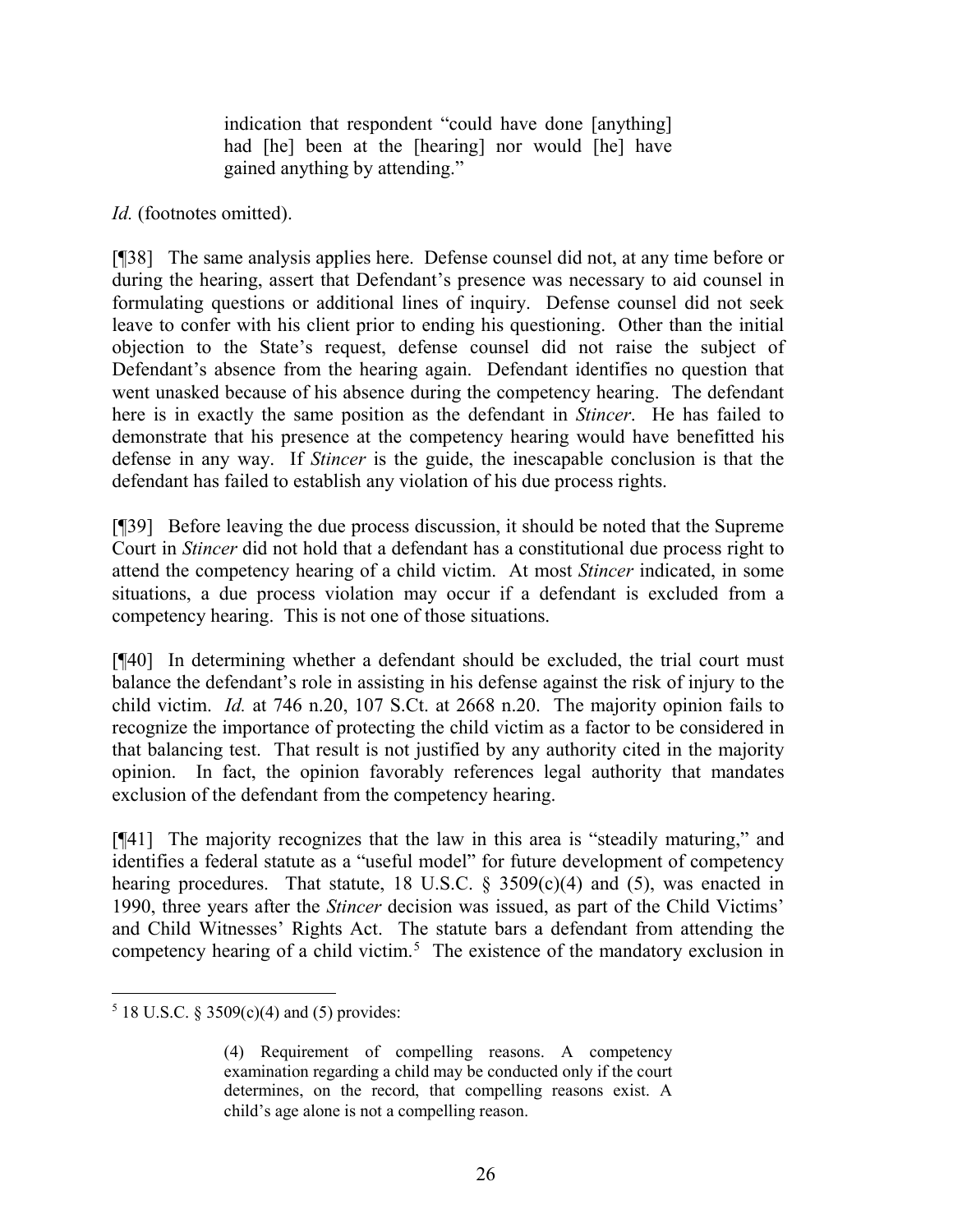the federal statute calls into question the validity of any due process challenge based upon a defendant's exclusion from the hearing. If a defendant can be barred from a competency hearing by federal statute, how can it be error of a constitutional magnitude for a defendant to be excluded from a similar competency hearing in a Wyoming district court? The constitutional guarantees at issue are the same in both situations. Defendant has not asserted that the Wyoming Constitution affords him more rights in this area than he is guaranteed under the United States Constitution.

[¶42] Our legislature has not provided the same protections to child victims as Congress did in the Child Victims' and Child Witnesses' Rights Act. In Wyoming, a trial judge must still balance a defendant's due process rights against the need to protect child victims. While exclusion might be appropriate in some situations, less restrictive protections may be appropriate in other cases. Because a defendant's confrontation rights are not at issue in a competency hearing of a child victim, eye contact and face to face confrontation between the child and the defendant are not required.<sup>[6](#page-27-0)</sup>

[¶43] The majority opinion appears to conclude that Defendant's rights were violated because questions relating to substantive testimony were asked or might have been asked during the competency hearing. But every competency hearing presents that possibility. Among the factors to be considered when determining the competency of a child victim are whether the child has "a memory sufficient to retain

(A) the judge;

 $\overline{a}$ 

- (B) the attorney for the Government;
- (C) the attorney for the defendant;
- (D) a court reporter; and

(E) persons whose presence, in the opinion of the court, is necessary to the welfare and well-being of the child, including the child's attorney, guardian ad litem, or adult attendant.

<span id="page-27-0"></span><sup>6</sup> It is also worth noting that the confrontation challenge raised by Defendant here is vastly different than that presented in *Bowser*, 205 P.3d 1018. In *Bowser*, the trial testimony of the child victim was presented by video deposition. The defendant was permitted to attend the deposition but was shielded from the child victim. The procedure utilized did not meet statutory requirements for the use of the deposition testimony and we found that the defendant's confrontation rights were violated. We reversed the conviction. In this case, the challenge is to the procedure used at the competency hearing. Competency hearing testimony is not trial testimony. The testimony presented at the competency hearing was not used at trial.

<sup>(5)</sup> Persons permitted to be present. The only persons who may be permitted to be present at a competency examination are—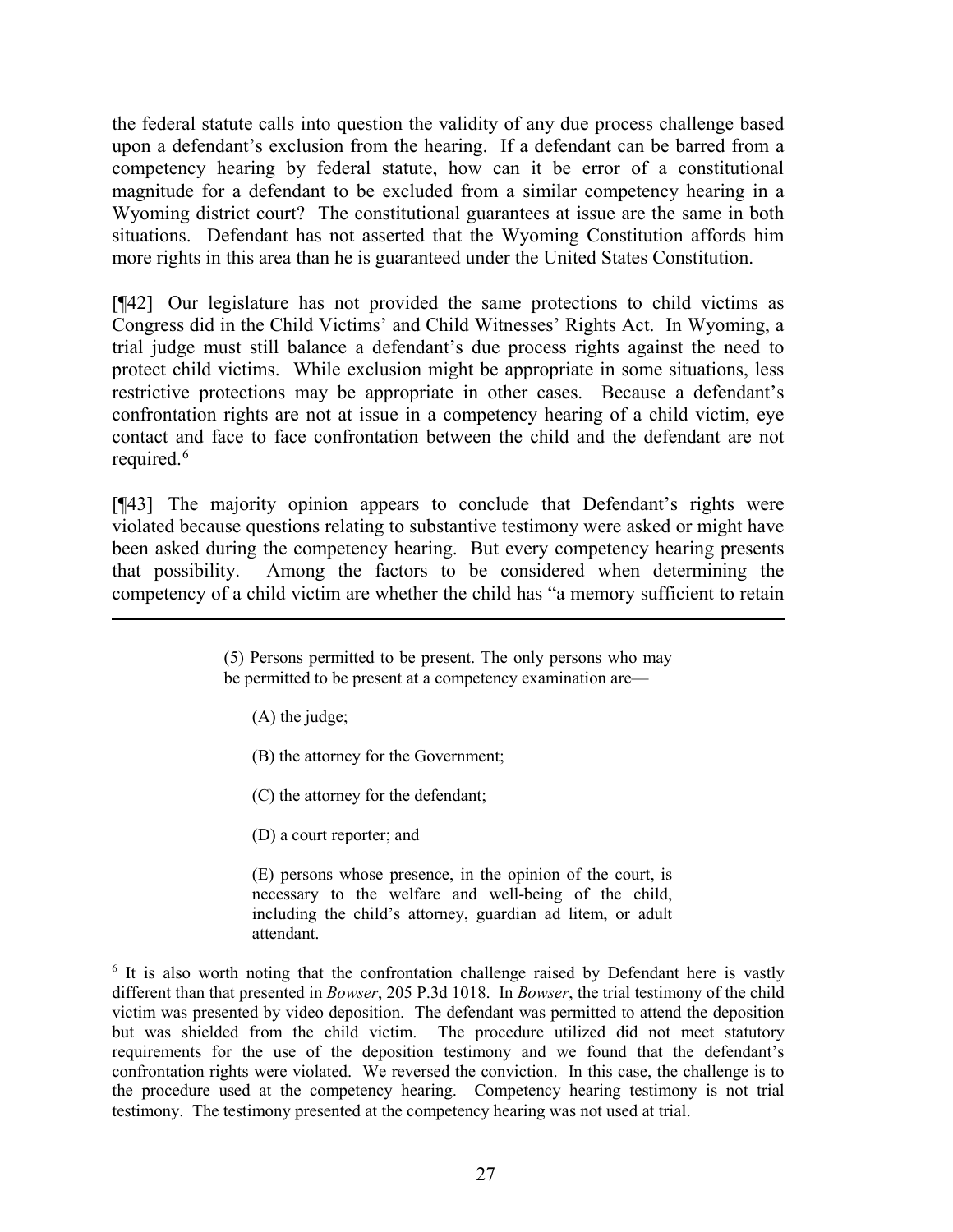an independent recollection **of the occurrence**, [and] the capacity to express in words his memory **of the occurrence**." *English*, 982 P.2d at 146 (emphasis added). When demonstrating a recollection of the occurrence and expressing it in words, it is always possible that the witness may testify about the incident. Additionally, the majority fails to recognize that the trial court must determine whether exclusion is appropriate at the beginning of the competency hearing. The "circumstances" cited by the majority in support of its decision all occurred during the hearing.

[¶44] The opinion also suggests that the timing of the hearing (during trial), the length of the hearing (opportunity to fully explore competency and taint), and the differing perceptions of the trial court and counsel regarding the purpose of the hearing (competency versus taint) all played a role in its decision. I am unable to find any legal or factual support for those assertions. Additionally, and perhaps most significantly, Defendant has not asserted any error in this appeal relating to any of those factors. He contends only that error occurred because he was excluded from the competency hearing.

[¶45] As mentioned previously, there is no legal basis for challenging the timing of the hearing. *See English*, 982 P.2d at 147 n.2. Defendant did not object to the scheduling of the hearing at trial and does not contend that he was restricted in any fashion from exploring competency and taint in detail at the competency hearing. Counsel and the district court clearly understood the significance and purpose of the hearing. At the conclusion of the hearing, the district court indicated that it felt that competency was a close question and briefly took that issue under advisement before rendering a decision finding the child victim competent to testify. As for taint, the district court had no difficulty concluding that taint had not been established. Defense counsel essentially abandoned his claim of taint and relied solely upon his contention that the witness was incompetent:

> [PROSECUTION]: Well, I'm not sure of what … the Court wants the procedure to be here. I know we were doing a competency slash taint hearing. **I didn't hear argument whatsoever as far as taint is concerned**. So maybe we're just talking about strict competency.

> THE COURT: I don't think there's any … the defense is required, quote, to make the showing of some evidence that the victim's statement[s] were the product of suggestive or coercive interview techniques.

> The only information that came out about that particular element is that [the victim] said that he told [S.] and [E.] and the others what happened rather than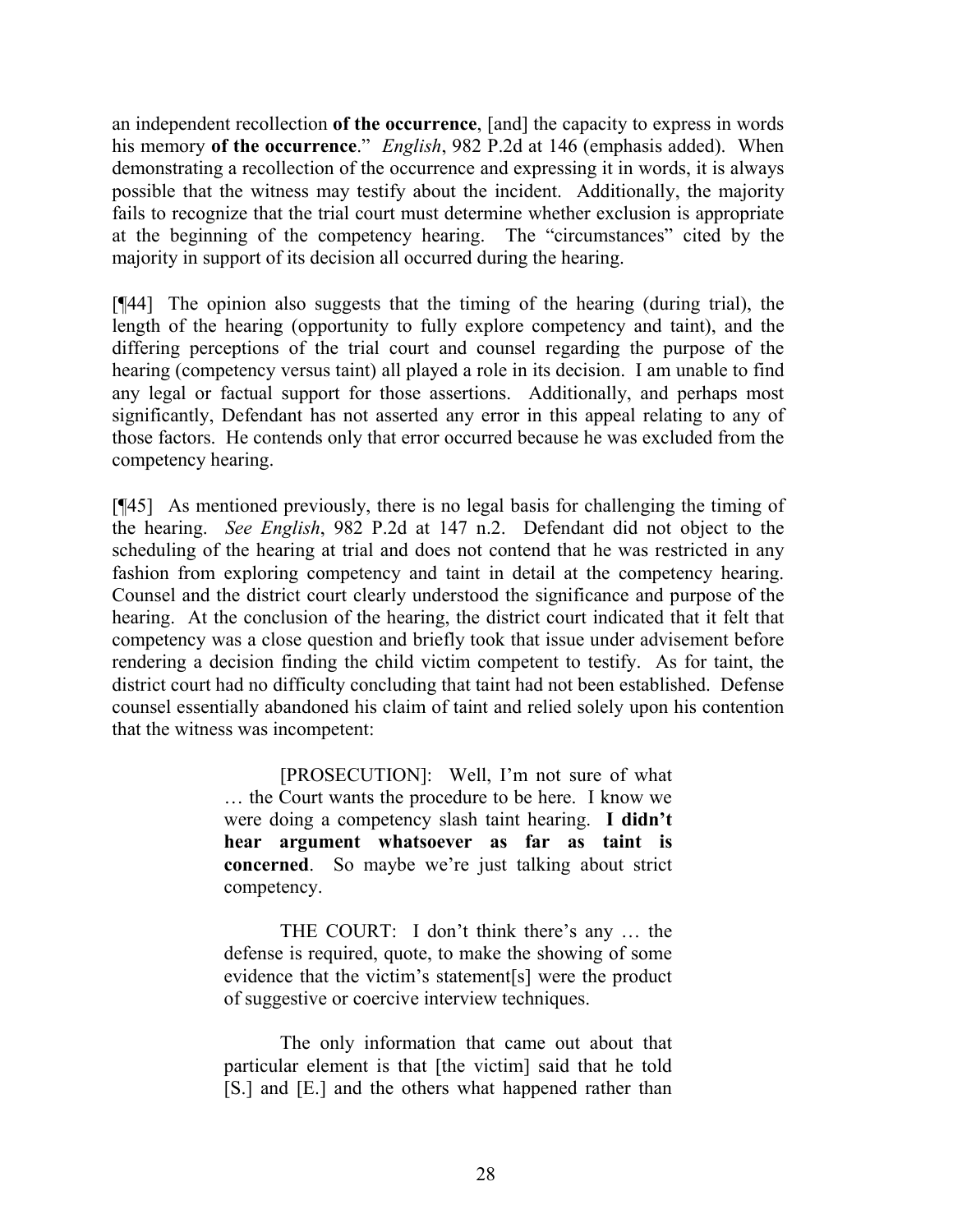having somebody suggest to him what happened. So **I am satisfied that his testimony has not been tainted**.

[DEFENSE COUNSEL]: Well, Your Honor, if I can speak to that. **I would say that I couldn't even question – have any effective questioning about taint with him**. I asked questions and he didn't respond to a number of things about who he talked to, about who told him to say whatever, even understanding the difference between right and wrong, he had no answer. The difference between a truth and a lie, he had no answer until led by [the Prosecutor] about the tie situation.

**But concerning the taint hearing, I think it was evident that we couldn't even have a taint hearing with this witness because he couldn't answer questions about who he had spoken to and what was said to him**. I asked him questions about what was told to you by anyone.

…

#### THE COURT: **I'm talking now only about the taint issue**.

[DEFENSE COUNSEL]: Yeah. I guess the point is, Your Honor—

THE COURT: He can be incompetent to testify, but I want you to focus on now whether first of all you made a showing of some evidence that the statements were the product of suggestive or coercive interview techniques. **Now it may well be that you could provide some showing from some source other than the victim. What I have now is that there is no showing of coercive interview techniques or the victims' statements were the product of suggestive techniques**.

[DEFENSE COUNSEL]: **And I agree, Your Honor, but from this witness we weren't even able to question him about that because he wouldn't respond**. So from this witness—

THE COURT: **But you're not limited to him**.